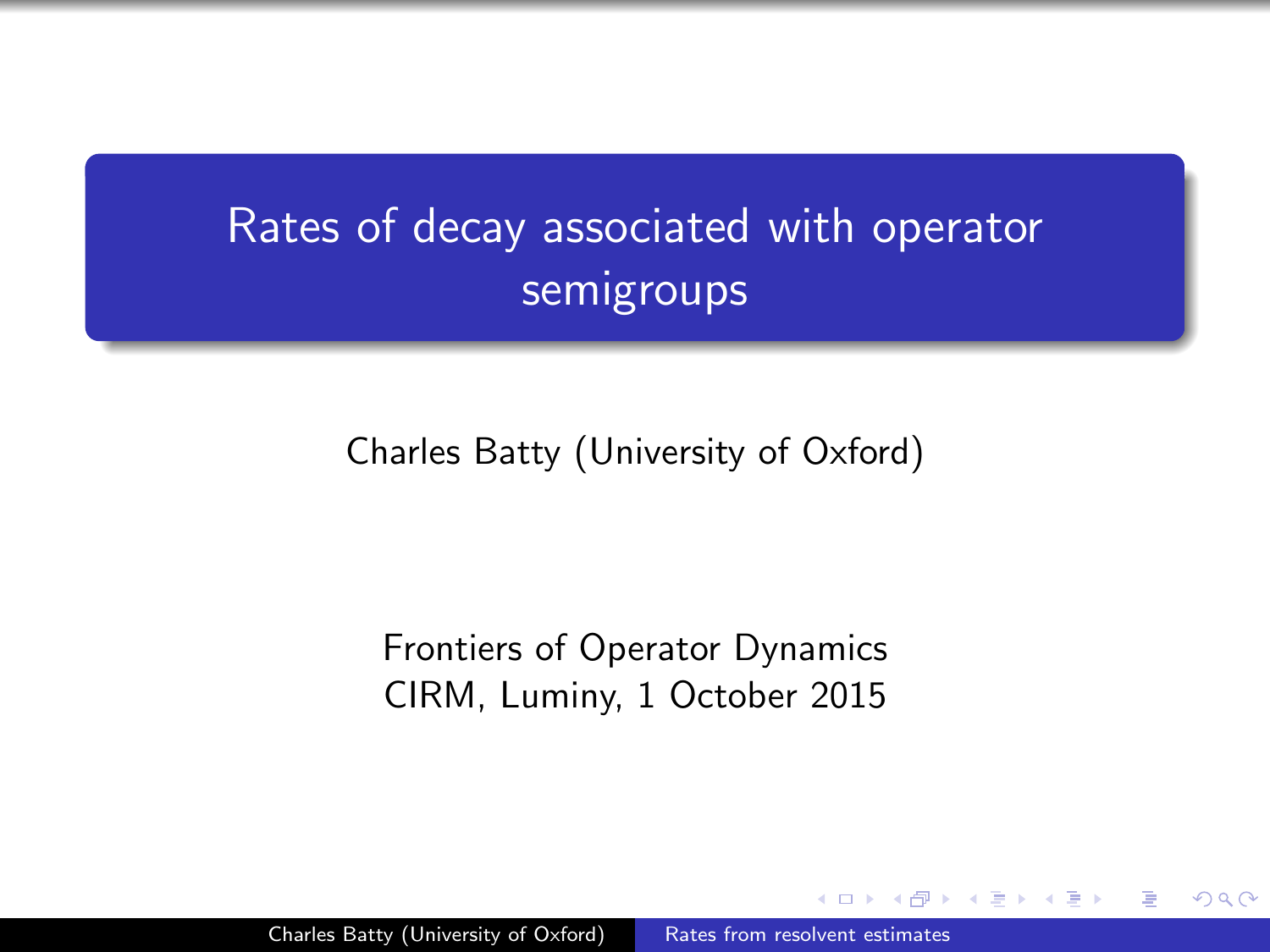### A damped wave equation

$$
\frac{\partial^2 u}{\partial t^2} - \Delta u + 2a(x)\frac{\partial u}{\partial t} = 0 \qquad (t > 0, x \in \Omega)
$$
  

$$
u(x, t) = 0 \qquad (t > 0, x \in \partial\Omega)
$$
  

$$
u(\cdot, 0) = u_0 \in H_0^1(\Omega), \qquad \frac{\partial u}{\partial t}(\cdot, 0) = u_1 \in L^2(\Omega).
$$

Here,  $\Omega$  is a (smooth) bounded domain in  $\mathbb{R}^n$ , and  $a : \Omega \to [0, \infty)$ (continuous).

Energy

$$
E(u,t)=\frac{1}{2}\int_{\Omega}\left(|\nabla u|^{2}+\left|\frac{\partial u}{\partial t}\right|^{2}\right) dx,
$$

decreasing in t.

化重复 化重变

 $\Omega$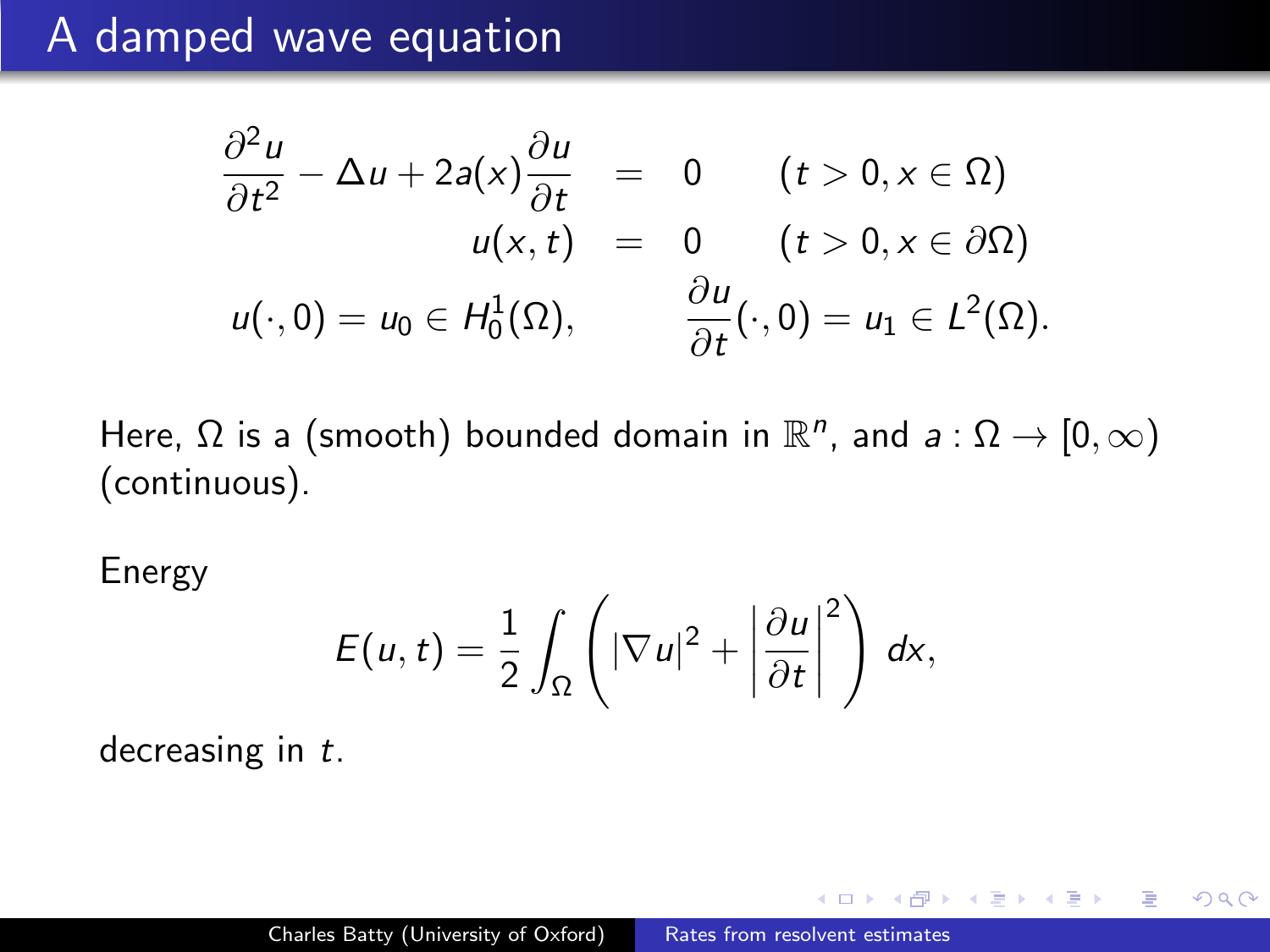Except in degenerate cases,

- **1** the energy  $E(u,t) \rightarrow 0$  as  $t \rightarrow \infty$ ;
- **2** if the domain of damping  $\{x : a(x) > 0\}$  satisfies the geometric optics condition then the decay occurs at an exponential rate (Bardos-Lebeau-Rauch, 1992);
- <sup>3</sup> in other cases, the decay occurs at a polynomial rate or a logarithmic rate, uniformly for smooth initial data.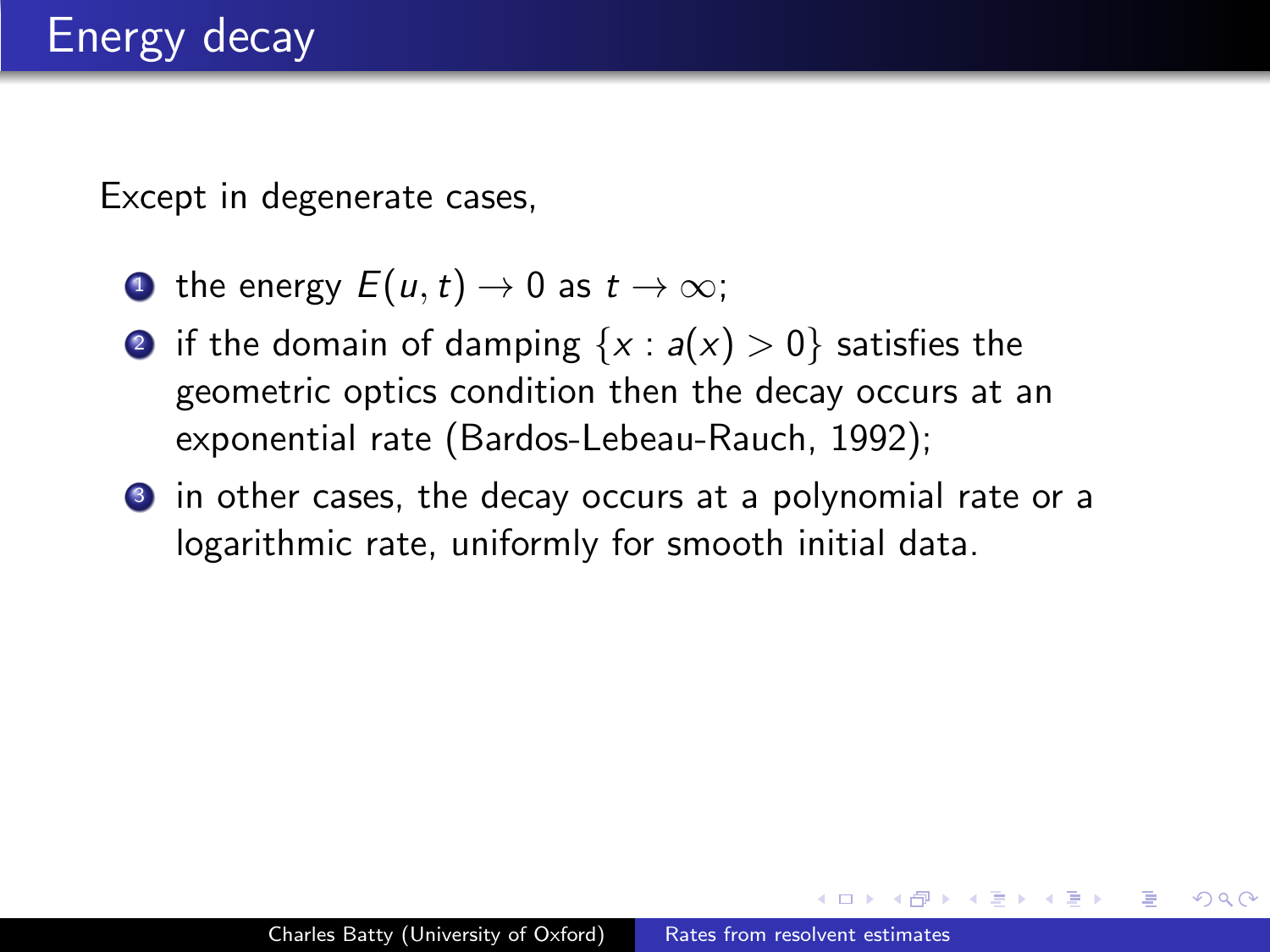### Operator formulation

Reformulate the damped wave equation:

$$
X = H_0^1(\Omega) \times L^2(\Omega),
$$
  
\n
$$
A = \begin{pmatrix} 0 & 1 \\ \Delta & -2a(x) \end{pmatrix},
$$
  
\n
$$
D(A) = (H^2 \cap H_0^1) \times H_0^1.
$$
  
\n
$$
U(t) = \begin{pmatrix} u(t) \\ \frac{\partial u}{\partial t} \end{pmatrix} \in X, \qquad E(u, t) = \frac{1}{2} ||U(t)||_{H^1 \times L^2}^2,
$$
  
\n
$$
U'(t) = AU(t), \qquad U(0) = \begin{pmatrix} u_0 \\ u_1 \end{pmatrix}.
$$

 $2Q$ 

<span id="page-3-0"></span>∍

э

 $\sim$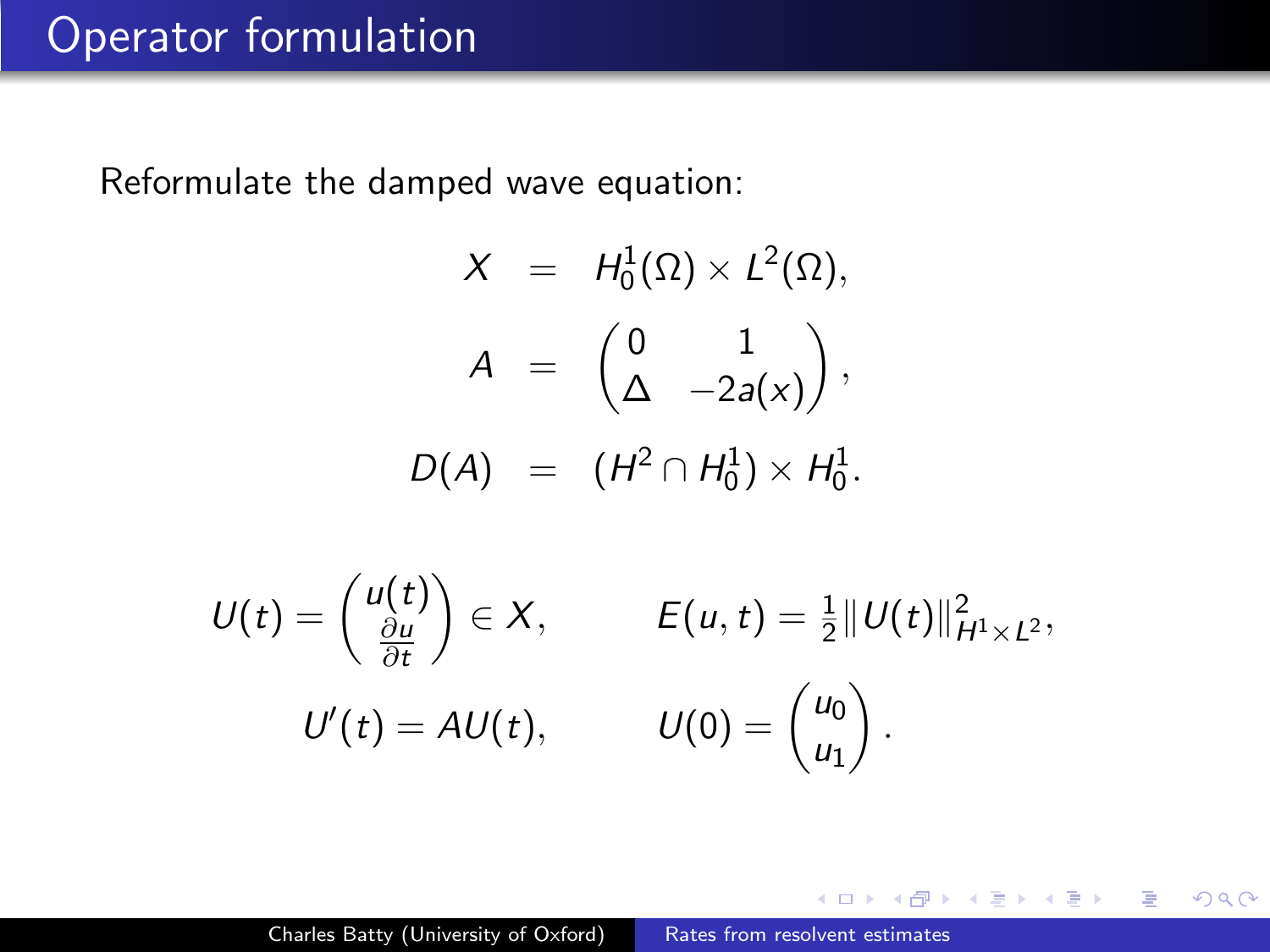Lebeau (1996) established that

$$
\sigma(A)\subseteq \{\lambda\in\mathbb{C}: -2\|a\|_\infty\leq \text{Re}\,\lambda<0\},
$$

and  $\|(i s - A)^{-1}\|$  grows (at most) exponentially as  $|s| \to \infty$ .

The damped wave equation is well-posed, so A generates a  $C_0$ -semigroup of contractions  $\{T(t): t \geq 0\}$  on X, a strongly continuous family of operators such that

<span id="page-4-0"></span>
$$
(\lambda - A)^{-1} = \int_0^\infty e^{-\lambda t} T(t) dt \quad (\text{Re }\lambda > 0),
$$
  

$$
U(t) = T(t)(u_0, u_1).
$$

Decay of  $E(u, t)$  uniformly for initial data  $(u_0, u_1) \in D(A)$ corresponds to decay of  $\|T(t)(\lambda - A)^{-1}\|$  for any  $\lambda \in \rho(A).$ 

Estimates for the rate of decay were obtained from estimates for the growth of  $\|(i s - A)^{-1}\|$ : Lebeau, Burg, Batkai-Engel-Prüss-Schnaube[lt,](#page-3-0) [Li](#page-5-0)[u](#page-3-0)[–R](#page-4-0)[a](#page-5-0)[o,](#page-0-0) [...](#page-28-0)[...](#page-0-0)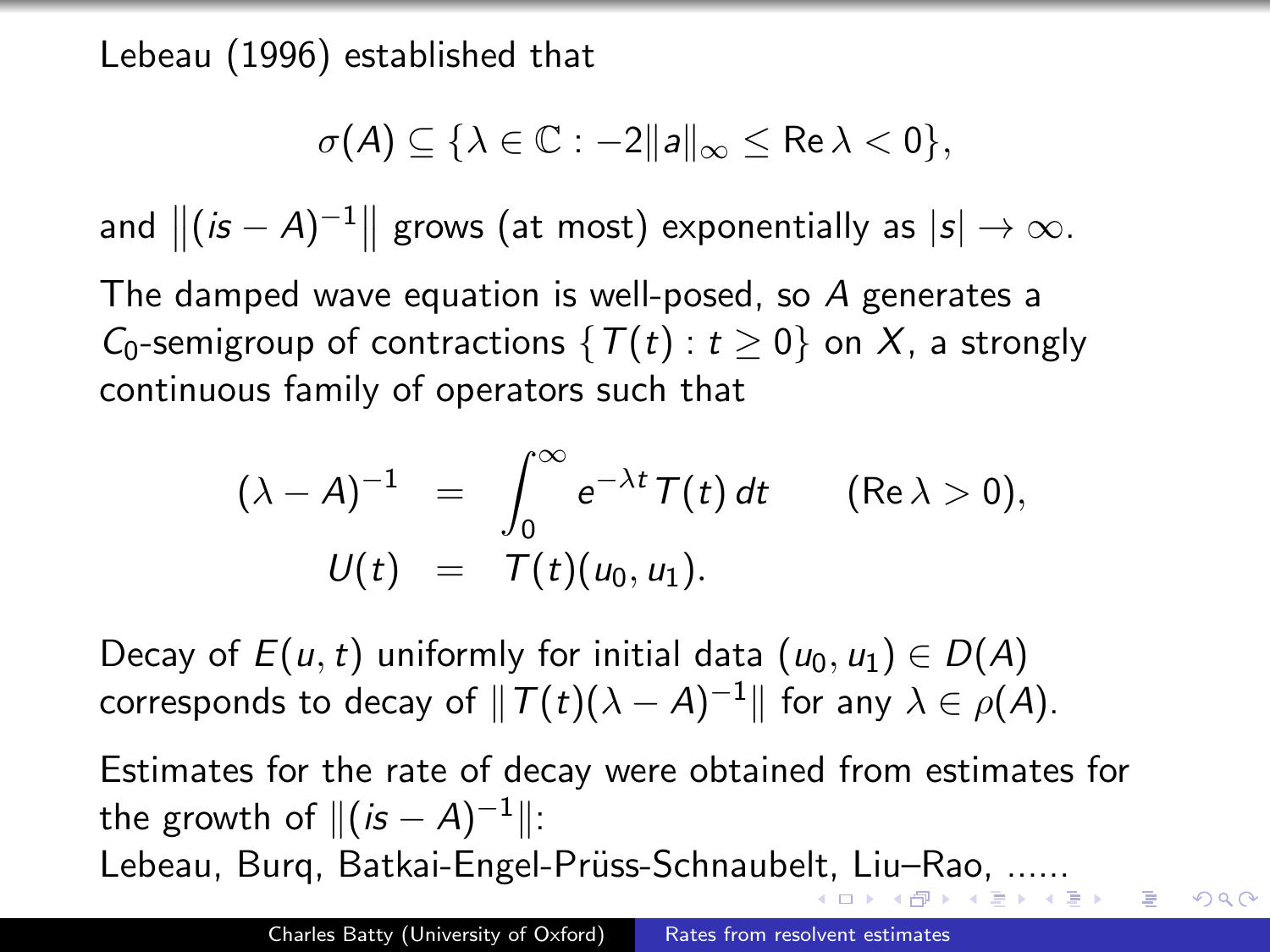Let  $M$  be a (compact) Riemannian manifold (without boundary), and  $\{\varphi_t : t \in \mathbb{R}\}$  be a smooth flow on  $\mathcal M$ . So-called Anosov flows have hyperbolic behaviour on the tangent spaces of  $M$ , chaotic behaviour on M, and mixing properties, i.e. for smooth  $f, g$ ,

<span id="page-5-0"></span>
$$
\int_{\mathcal{M}} f.(g \circ \varphi_t) \to \int_{\mathcal{M}} f \int_{\mathcal{M}} g \qquad (t \to \infty).
$$

What is the rate of convergence?

Ruelle, Pollicott, Chernoff, Dolgopyat, Liverani, Tsujii, Butterley, Faure, Sjöstrand, Dyatlov, Zworski,.....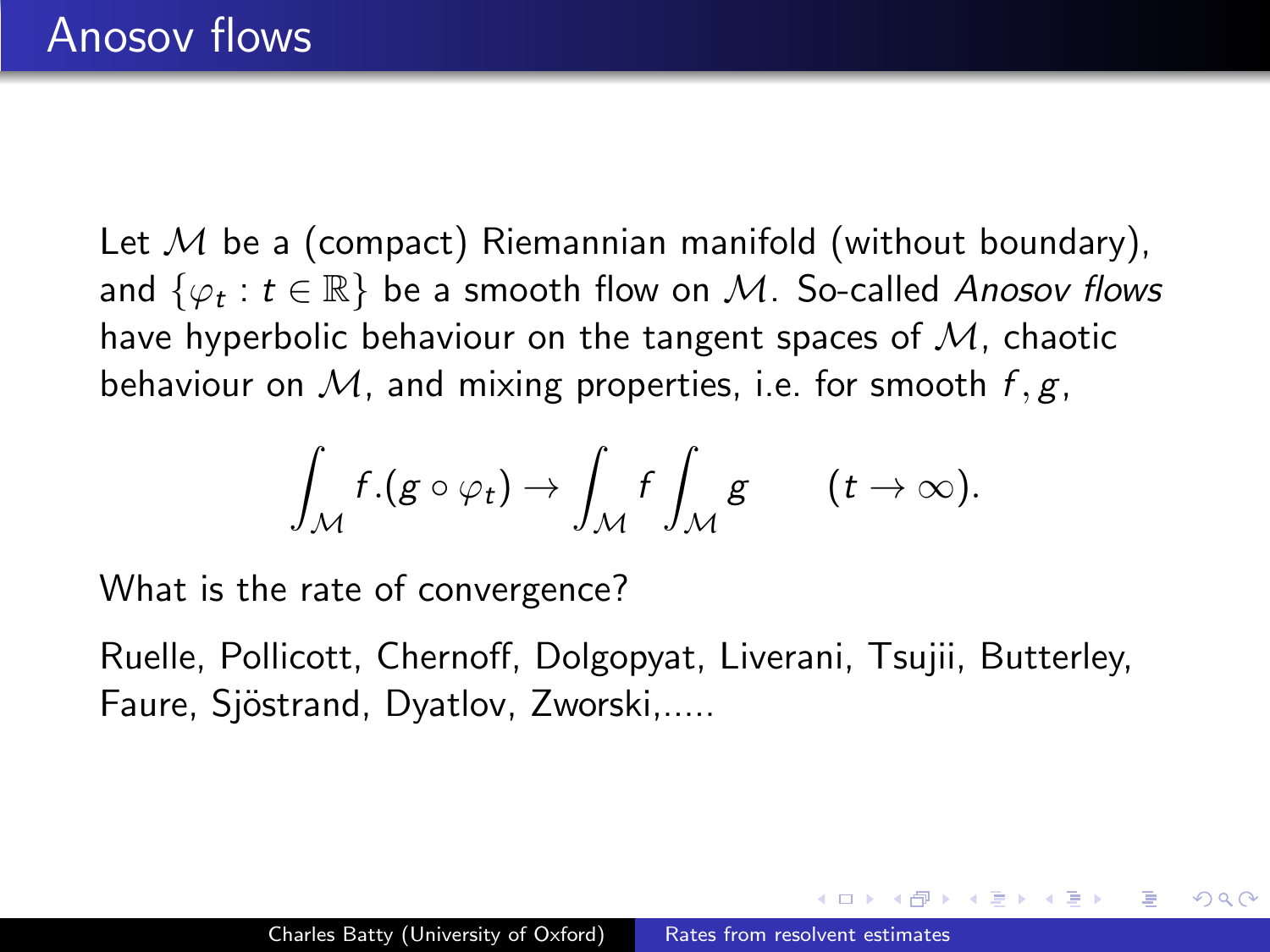$$
C^{\infty}(\mathcal{M}) \subset X \subset C(\mathcal{M})
$$
  

$$
\mathcal{T}(t)f = f \circ \varphi_t, \qquad \text{generator } A
$$

Ingredients:

- 1. Quasi-compactness argument for spectral gap
- 2. Resolvent estimate for large  $|s|$

$$
\left\|(\alpha + i\mathsf{s} - A)^{-\gamma \log |\mathsf{s}|}\right\| \leq C(\lambda + \alpha)^{-\gamma \log |\mathsf{s}|}.\tag{Dol}
$$

 $200$ 

(fixed  $\alpha, \gamma, \lambda, C > 0$  with  $\gamma(\lambda + \alpha) < 1$ )

(Dol) implies

$$
\|(is-A)^{-1}\| = O(\log |s|)
$$

and a polynomial bound for  $-\lambda/2 < \text{Re } z < 0$ .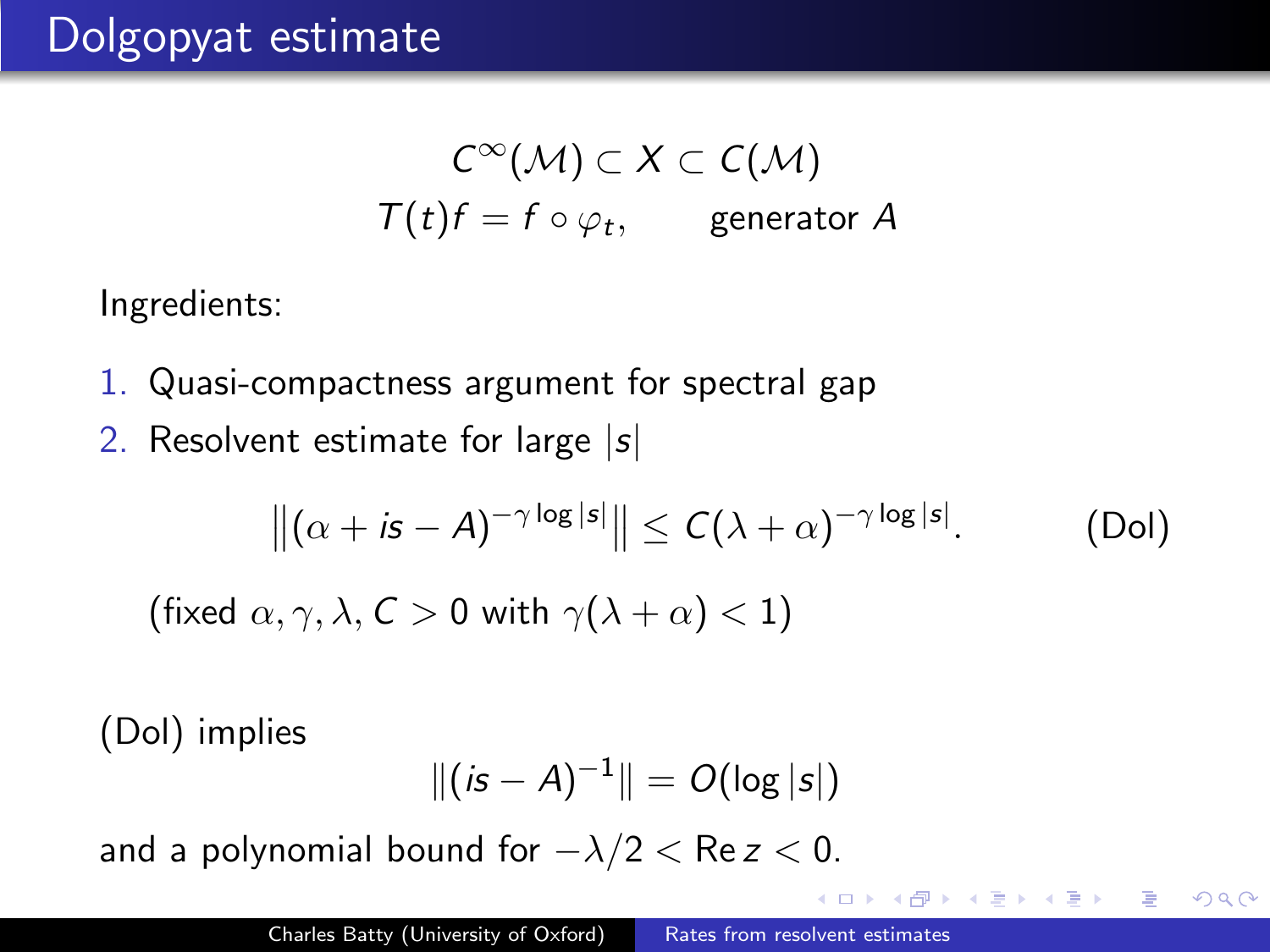### Ingham-Karamata theorem

X complex Banach space,  $f : \mathbb{R}_+ = [0, \infty) \to X$ Laplace transform:

$$
\widehat{f}(\lambda) = \int_0^\infty f(t)e^{-\lambda t} dt \qquad (\text{Re }\lambda > 0)
$$

### Theorem (Ingham, Karamata, 1933-35)

Let  $f \in L^{\infty}(\mathbb{R}_+, X)$ , and assume that  $\widehat{f}$  extends analytically at each point of iR. Then

$$
\lim_{t\to\infty}\int_0^t f(s)\,ds=\widehat{f}(0).
$$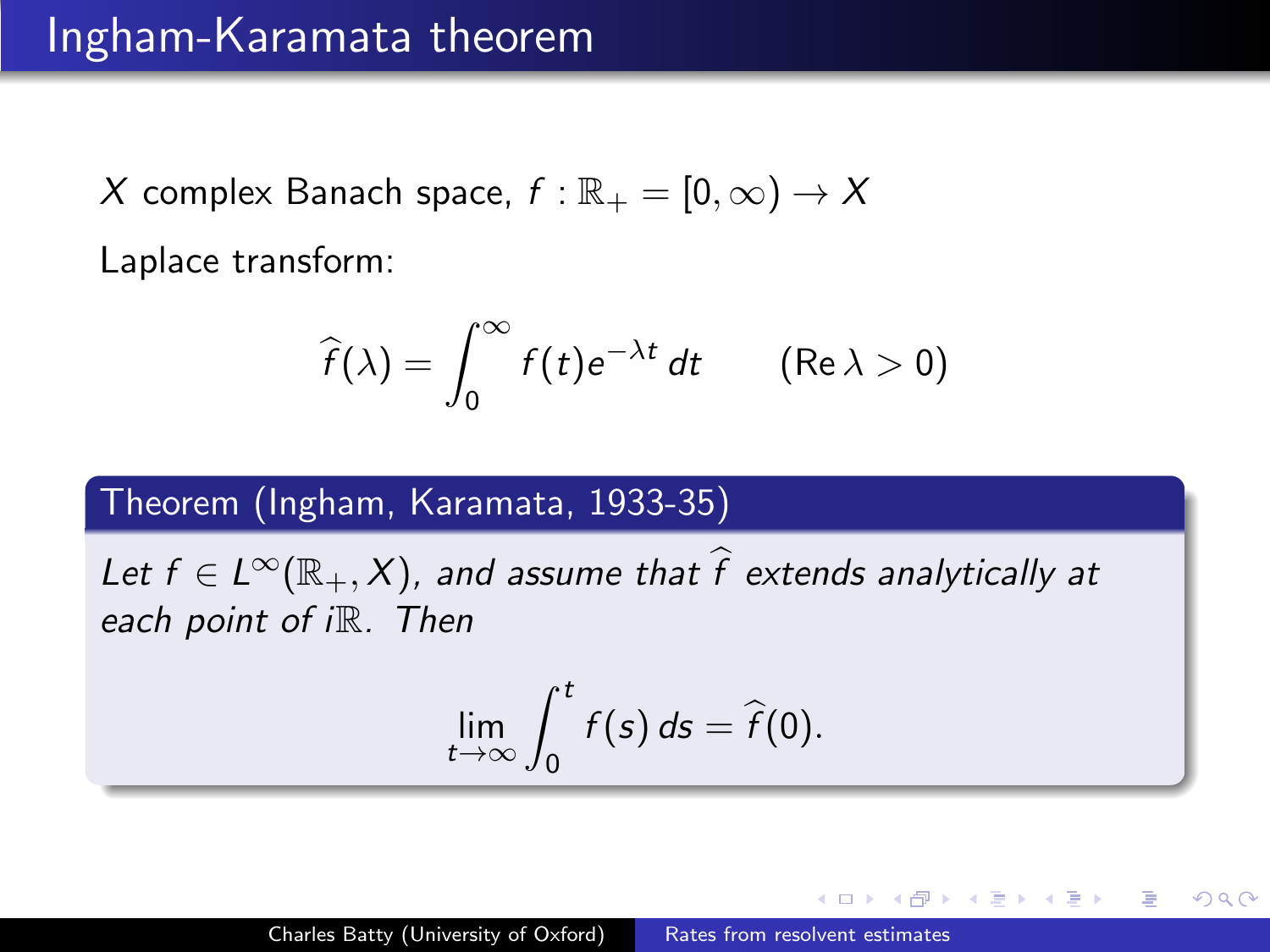# Semigroup version

From now on,  ${T(t): t \geq 0} \subset B(X)$ , bounded  $C_0$ -semigroup on X Generator A, unbounded, closed;  $\sigma(A) \subseteq \{ \text{Re } \lambda \leq 0 \}.$ 

$$
T(t)T(s) = T(t + s),
$$
  

$$
(\lambda I - A)^{-1}x = (T(\cdot)x)^{\hat{ }} (\lambda) = \int_0^\infty e^{-\lambda t} T(t)x dt,
$$
  

$$
\|T(t)\| \le K
$$

#### Theorem

Assume that  $\{T(t): t \geq 0\}$  is bounded, and that  $\sigma(A) \cap i\mathbb{R}$  is empty. Then

$$
\lim_{t\to\infty}\|T(t)A^{-1}\|=0.
$$

**Hence** 

$$
\lim_{t\to\infty}||T(t)x||=0 \qquad (x\in X).
$$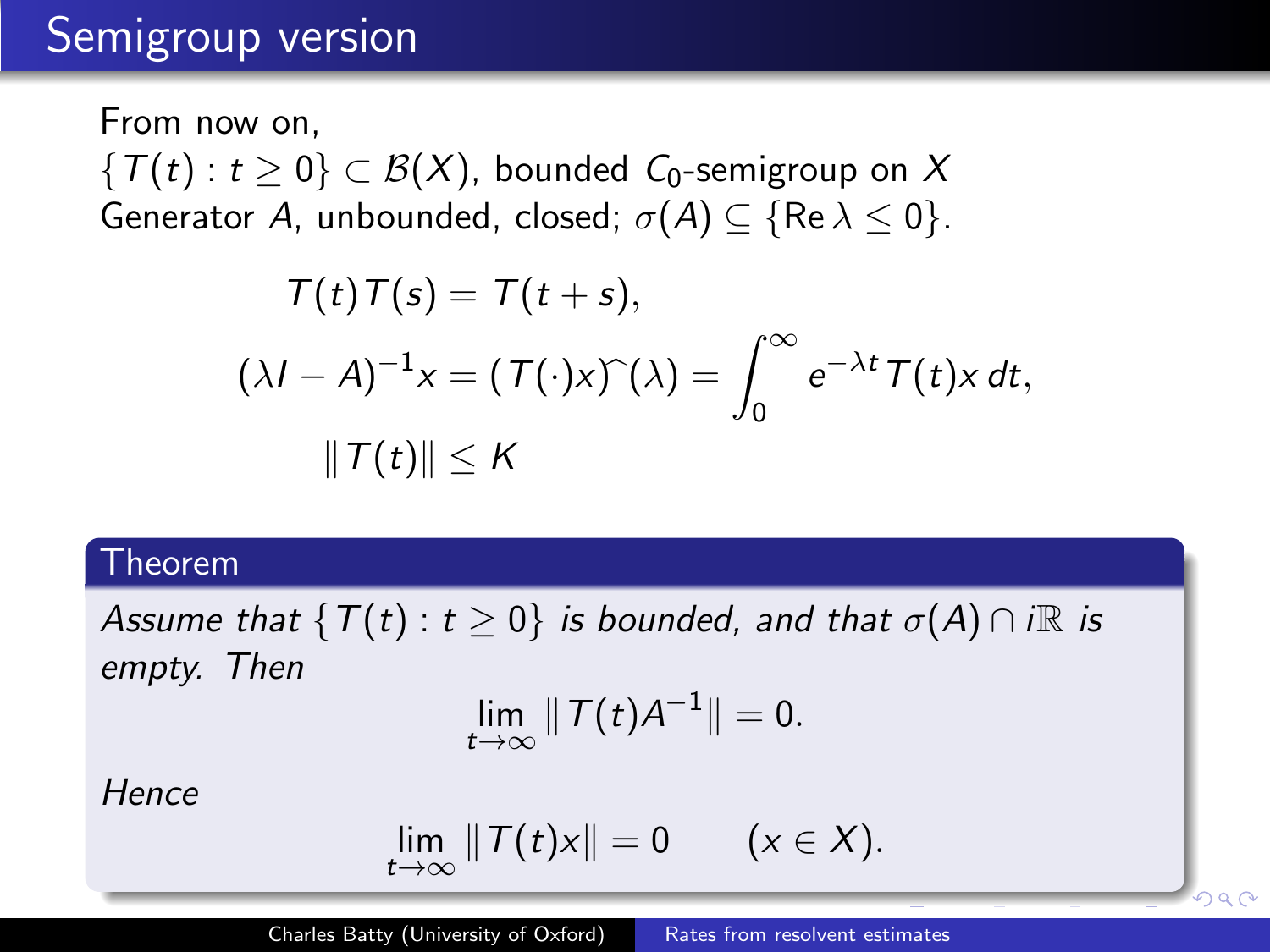## Ingham-Karamata with rates

$$
M:\mathbb{R}_+\to (0,\infty),\text{ continuous, increasing.}
$$

$$
M_{\log}(s) = M(s)(\log(1+M(s)) + \log(1+s)).
$$

### Theorem  $(M_{\text{log}}$ -theorem; B-Duyckaerts, 2008)

Let  $f \in L^{\infty}(\mathbb{R}_+, X)$ , and assume that  $\widehat{f}$  extends analytically to

$$
\Omega_M:=\left\{\lambda\in\mathbb{C}:\text{Re }\lambda>-\frac{1}{M(|\operatorname{Im}\lambda|)}\right\},
$$

and

$$
\|\widehat{f}(\lambda)\| \leq M(|\operatorname{Im}\lambda|), \qquad (\lambda \in \Omega_M).
$$

Then, for certain  $c > 0$ ,

$$
\left\|\widehat{f}(0)-\int_0^t f(s)\,ds\right\|\leq \frac{C}{M_{\log}^{-1}(ct)}.
$$

4 17 18

- ④ 伊 ▶ ④ ヨ ▶ ④ ヨ ▶

Þ

 $QQ$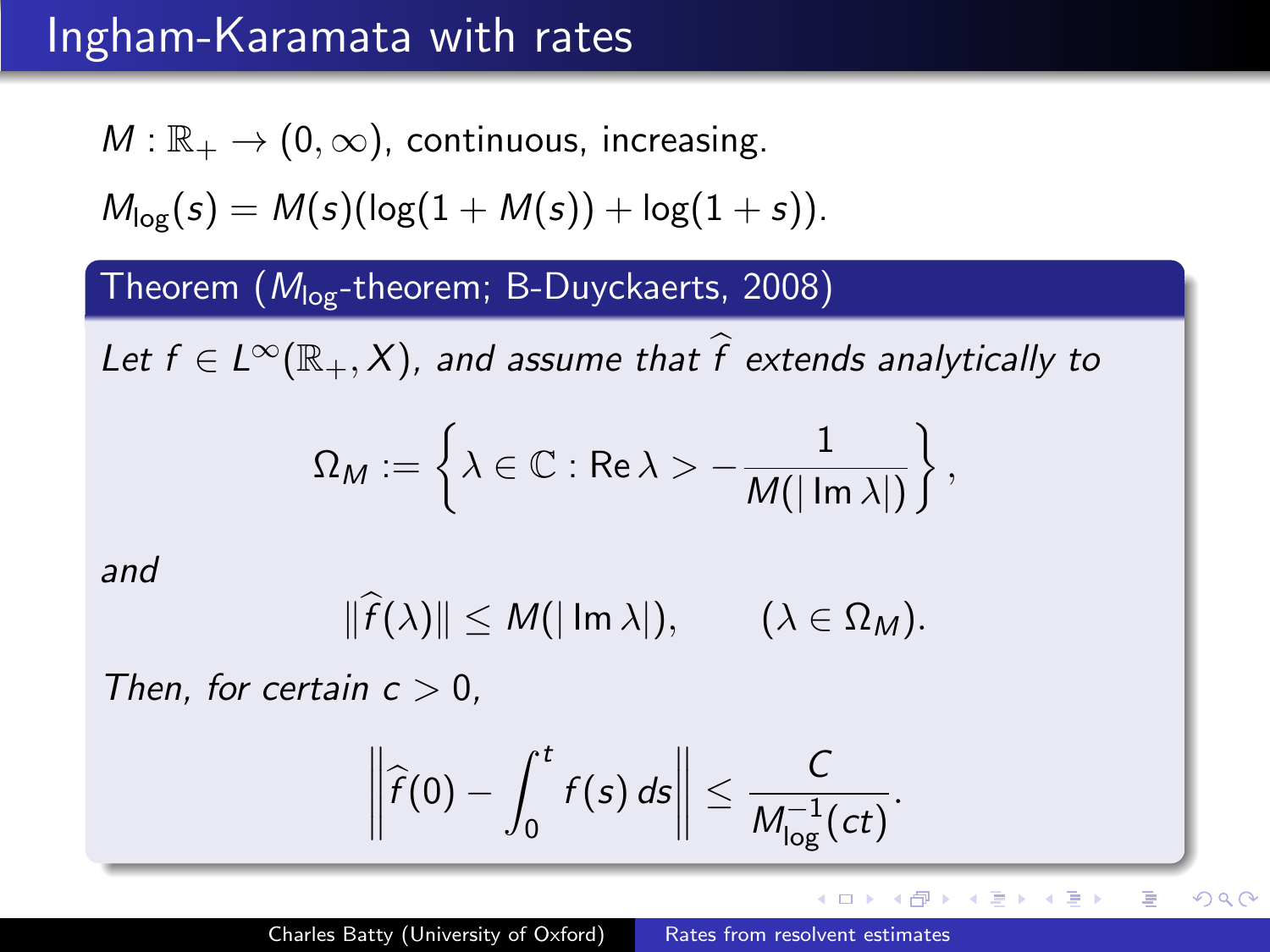# Semigroup version, with rates

### **Corollary**

Suppose that

$$
||(is-A)^{-1}|| \leq M(|s|) \quad (s \in \mathbb{R}).
$$

Then, for certain  $c > 0$ ,

$$
\|T(t)A^{-1}\| = O\left(\frac{1}{M_{\log}^{-1}(ct)}\right) \quad (t \to \infty),
$$

where

$$
M_{\log}(s) = M(s) \left( \log(1 + M(s)) + \log(1 + s) \right).
$$

 $\sim$   $\sim$ 

∢ 重 ≯

 $\sim$ 

э  $\sim$ э  $\Omega$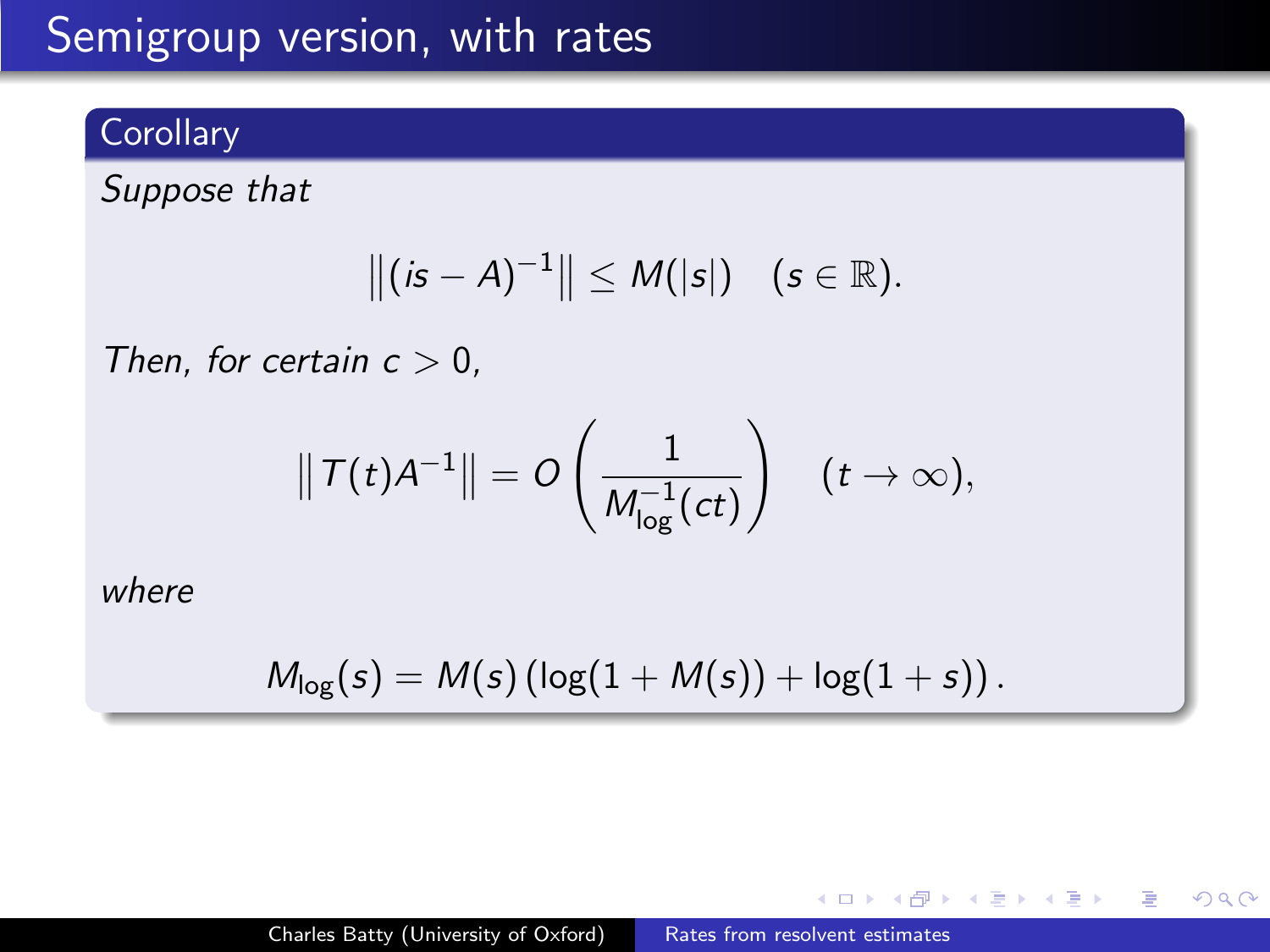Assume that A generates a bounded  $C_0$ -semigroup  $\{T(t): t \geq 0\}$ on a Banach space, and that  $\|(\lambda - A)^{-1}\|$  is bounded for Re  $\lambda = 0.$ Then it is also bounded for Re  $\lambda > -\delta$  for some  $\delta > 0$ .

The  $M_{\sf log}$ -theorem implies that  $\|T(t) {\mathcal A}^{-1}\| \leq C e^{-ct}$ .

Proved by Weis and Wrobel in 1996, without assuming the semigroup is bounded.

In Hilbert spaces, the Gearhart-Prüss Theorem gives  $\Vert T(t)\Vert \leq Ce^{-ct}$ .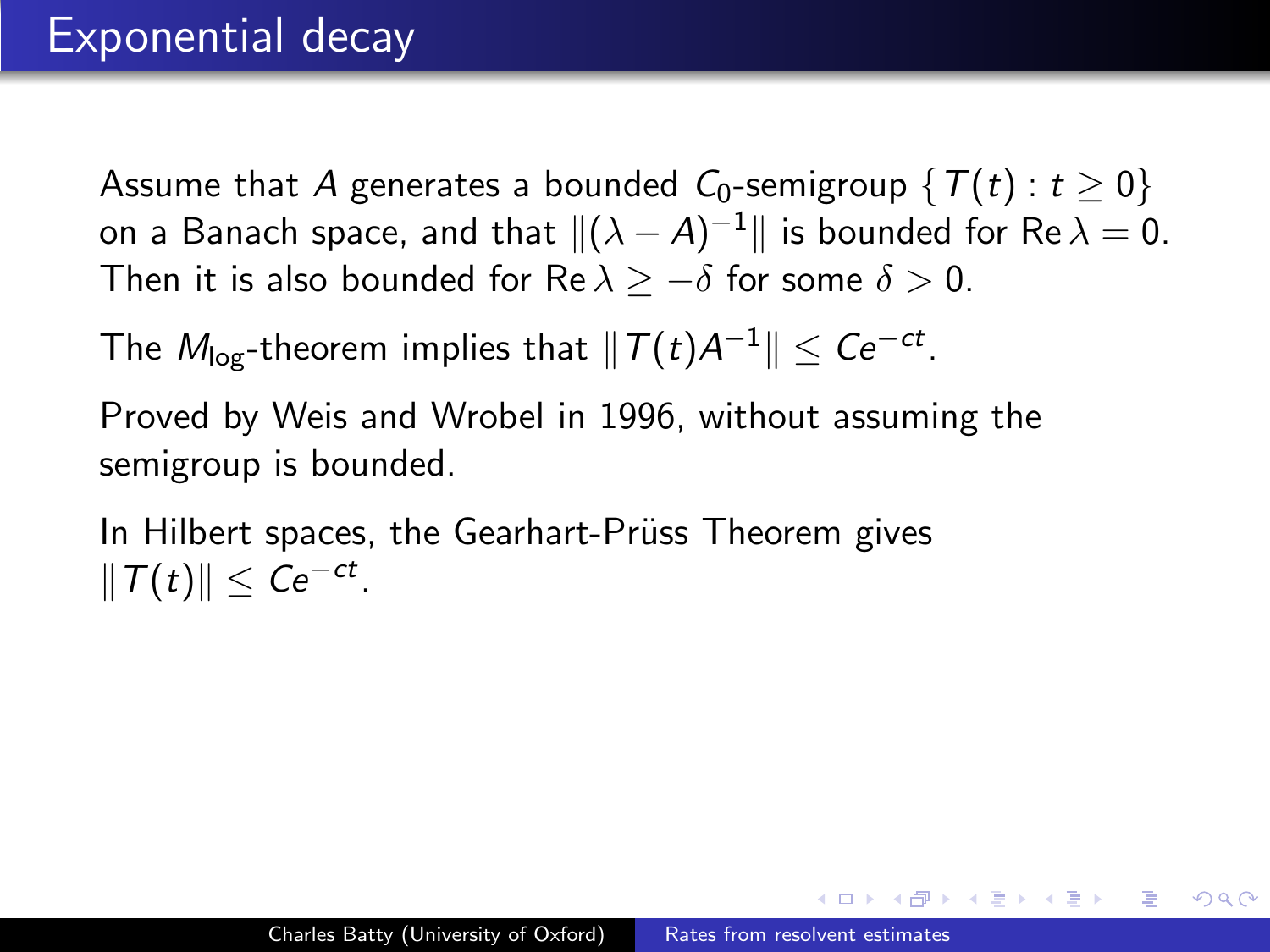Now T is any bounded semigroup and  $\sigma(A) \cap i\mathbb{R}$  is empty. Suppose that

$$
\|(is-A)^{-1}\|\leq C\exp(C|s|)\quad (s\in\mathbb{R}).
$$

Then

$$
\|T(t)A^{-1}\| = O\left(\frac{1}{\log t}\right) \quad (t \to \infty).
$$

Proved by Burq (1998) for Hilbert spaces

化重复 化重变

 $\Omega$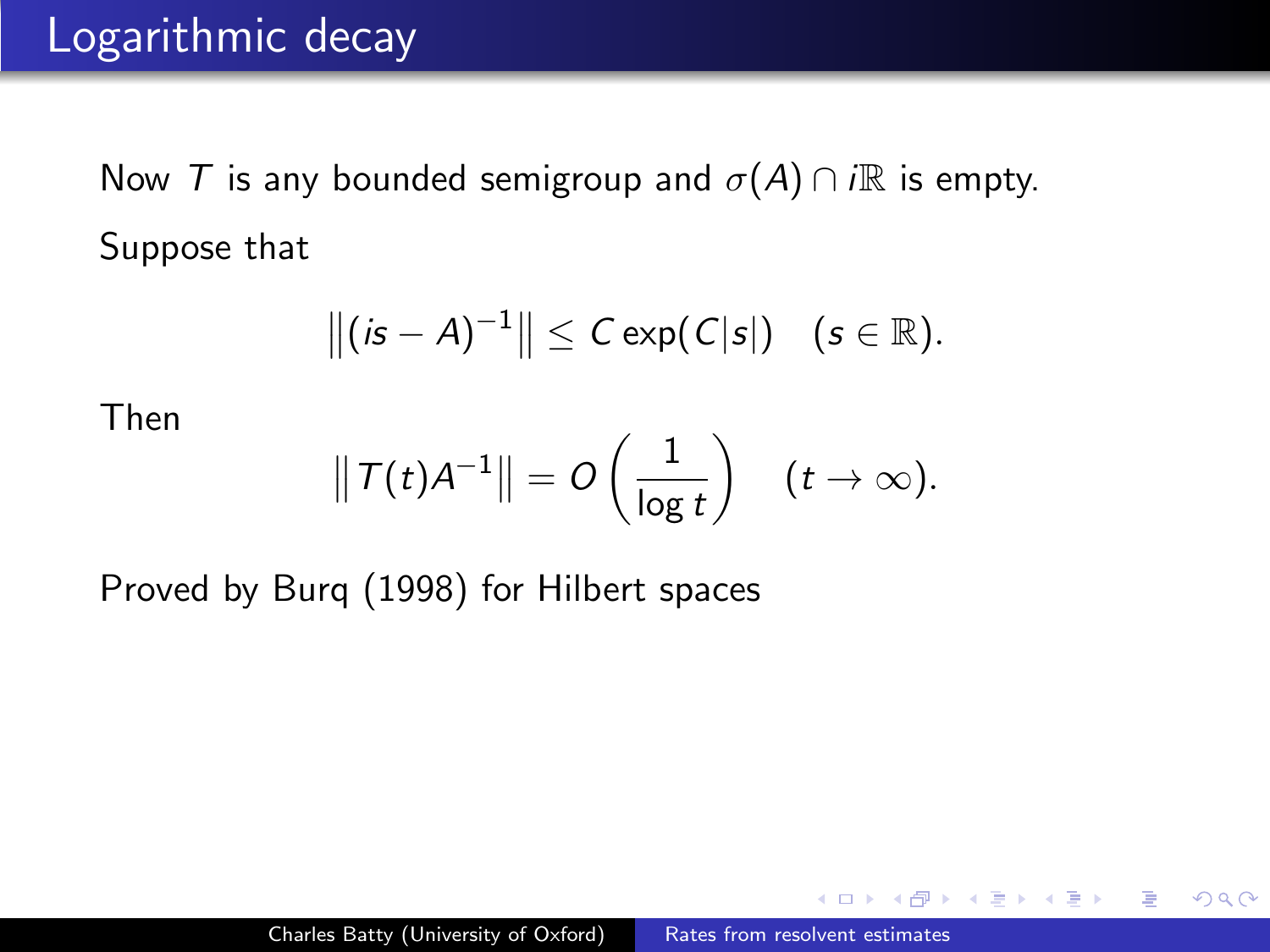#### Assume that

$$
||(is - A)^{-1}|| \le C(1 + |s|)^{\alpha}
$$
  $(s \in \mathbb{R}).$ 

Then

$$
\|T(t)A^{-1}\| = O\left(\left(\frac{\log t}{t}\right)^{1/\alpha}\right).
$$

Improves results of Batkai et al (Banach spaces) and Liu–Rao (Hilbert space)

 $QQ$ 

G.  $\sim$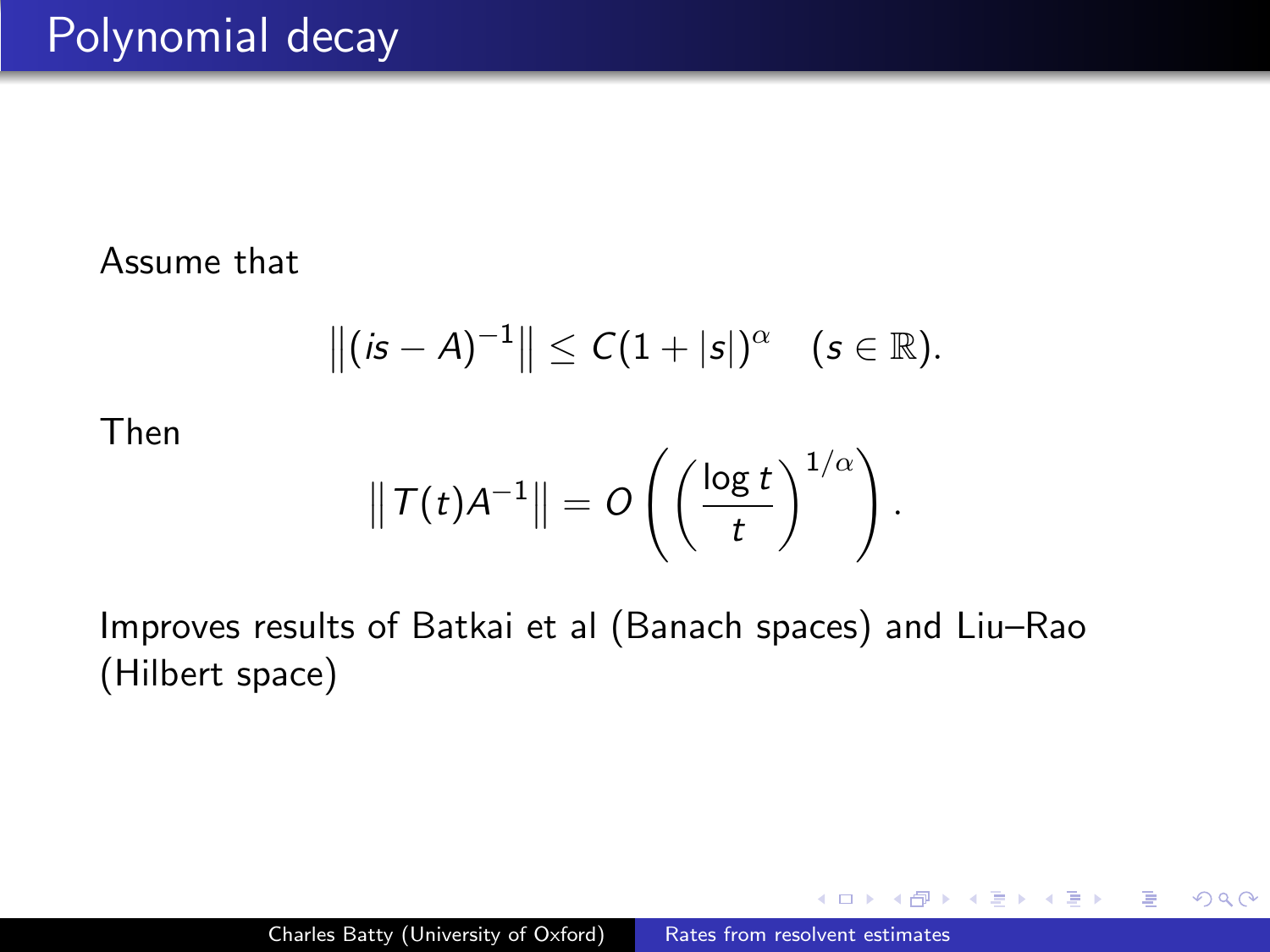### Theorem (B-Borichev-Tomilov)

Let  $f \in L^p(\mathbb{R}_+, X)$ , where  $1 \leq p \leq \infty$ , and assume that  $\widehat{f}$  extends analytically to  $\Omega_M$  and, for some  $\alpha, \beta > 0$ ,

 $\|\widehat{f}(\lambda)\| \leq C(1 + |\operatorname{Im }\lambda|)^{\alpha} M(|\operatorname{Im }\lambda|)^{\beta}, \qquad \lambda \in \Omega_M,$ 

Then there exists  $c > 0$ , depending on  $p, \alpha, \beta$ , such that the function

$$
t\mapsto M_{\log}^{-1}(ct)\Big(\widehat{f}(0)-\int_0^t f(s)\,ds\Big)
$$

belongs to  $L^p(\mathbb{R}_+,X)$ .

The shape of  $\Omega_M$  is much more important than the bound on  $\hat{f}$ .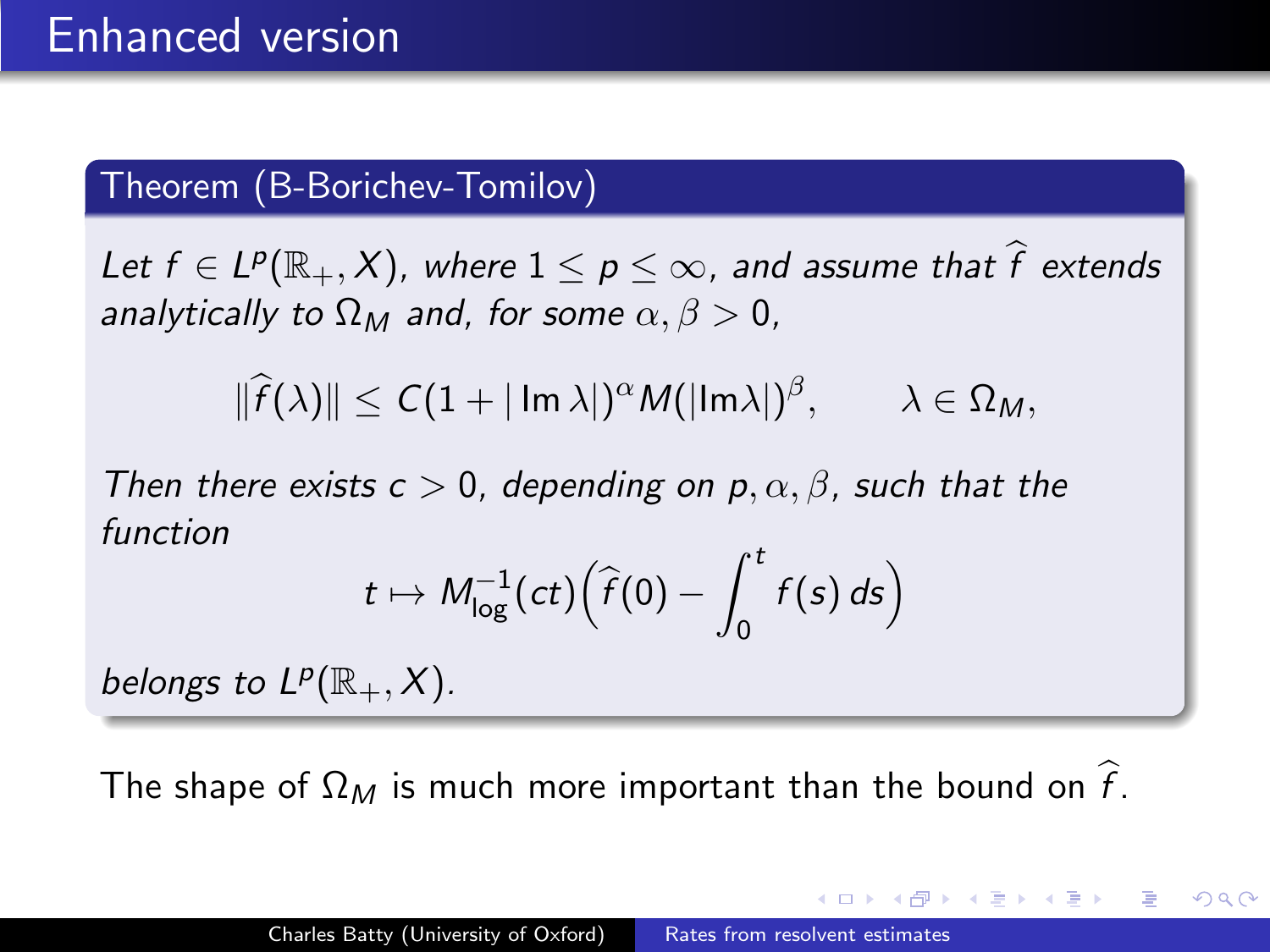Apply the previous theorem, with  $p = \infty$ ,  $M(s) = 1$ ,  $f(t) = T(t)x$ for a bounded semigroup.

Assume

\n- $$
\sigma(A) \subset \{ \text{Re } \lambda \leq -\omega \}
$$
 for  $\omega > 0$  (spectral gap)
\n- $\|(a + is - A)^{-1}\| \leq C(1 + |s|)^{\alpha}$   $(-\omega < a < 0)$ , Then  $\|T(t)A^{-1}\| \leq C'e^{-ct}$ .
\n

Hence Dolgopyat estimates imply exponential decay.

スラメスラメー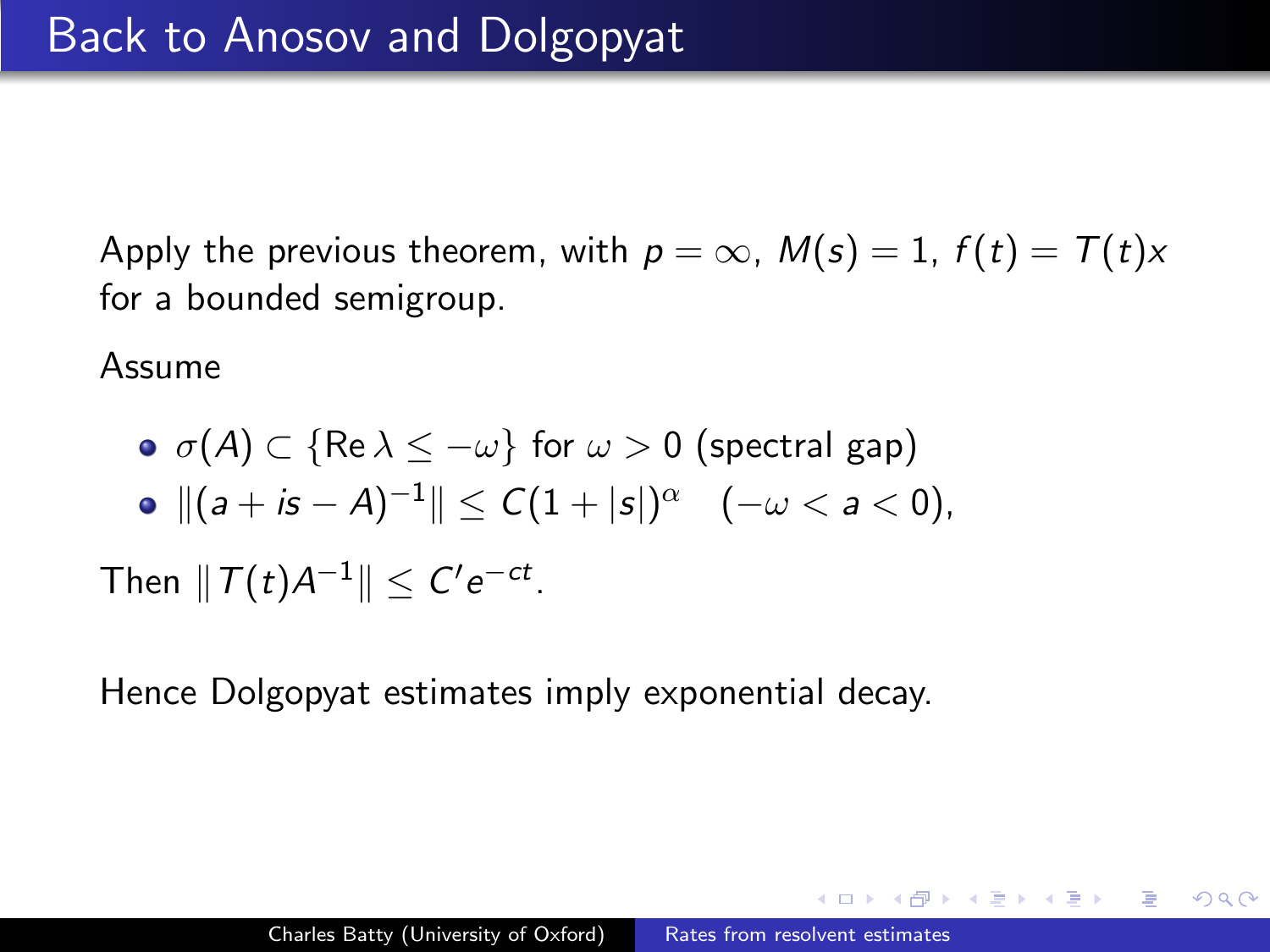#### Theorem

Let  $m : (0, \infty) \to (0, \infty)$  be decreasing with  $\lim_{t \to \infty} m(t) = 0$ . Assume that

$$
||T(t)(1-A)^{-1}|| \leq m(t) \quad (t>0).
$$

Then  $\sigma(A) \cap i\mathbb{R}$  is empty, and, for each  $c \in (0,1)$ ,

$$
||(is - A)^{-1}|| = O(m^{-1}(c/|s|))
$$
  $(|s| \to \infty).$ 

So the apparently optimal rate of decay in Ingham-Karamata Theorem would have  $M^{-1}$  instead of  $M_{\mathsf{log}}^{-1}$ . Can one achieve this?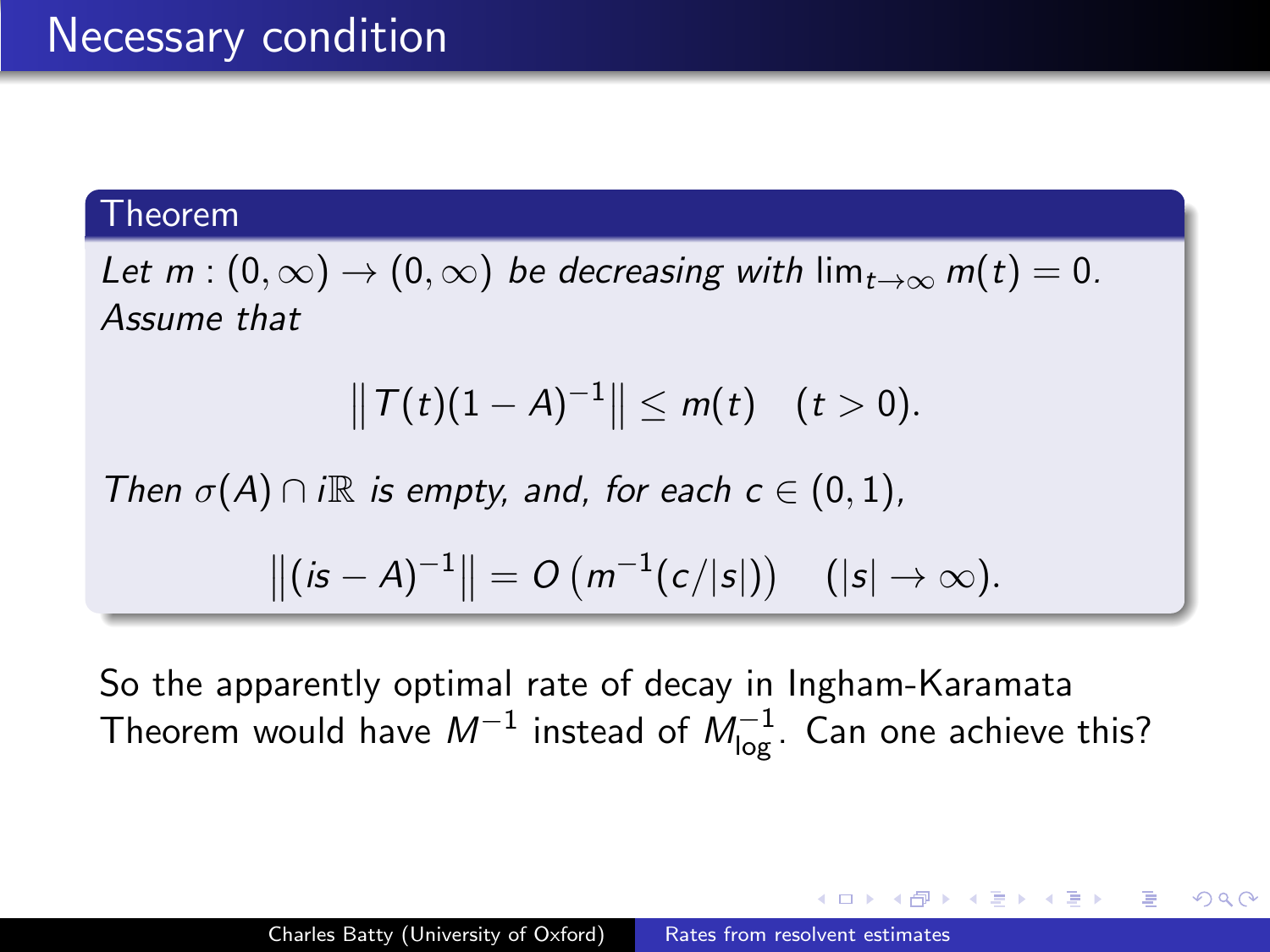### **Corollary**

Assume that the damped wave equation satisfies

$$
E(u,t)\leq m(t)^2E(u,0)
$$

for all classical solutions u, and some decreasing function  $m(t)$ . Then

$$
\int_0^\infty \left| \frac{d}{dt} E(u,t) \right| \, M_{\log}^{-1} (kt)^2 \, dt < \infty
$$

where  $M(s) = m^{-1}(c/s)$ , for some  $c, k > 0$ .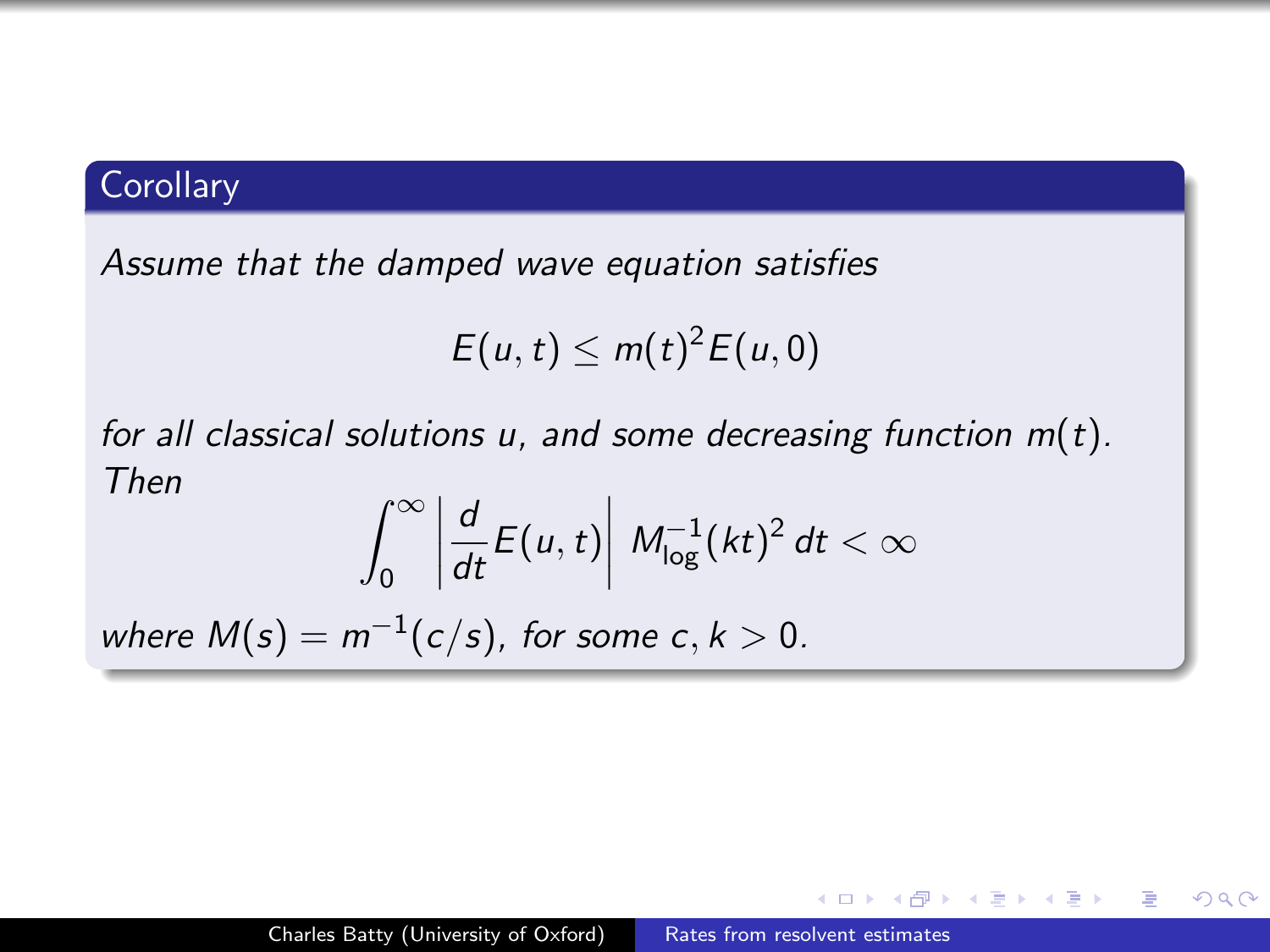### Theorem (Borichev-Tomilov 2010)

Let  $M(s) = C(1+s)^{\alpha}$ . In the cases of scalar functions and semigroups on Banach spaces, it is not possible to improve the conclusion of the  $M_{\text{log}}$ -theorem that the rate of decay is

$$
O\left(\left(\frac{\log t}{t}\right)^{\frac{1}{\alpha}}\right) \quad (t\to\infty).
$$

In the case of a  $C_0$ -semigroup on a Hilbert space satisfying

$$
||(is - A)^{-1}|| \le C(1 + |s|)^{\alpha}
$$
  $(s \in \mathbb{R}).$ 

one has

$$
\|T(t)A^{-1}\|=O\left(\frac{1}{t^{\frac{1}{\alpha}}}\right)\quad(t\to\infty).
$$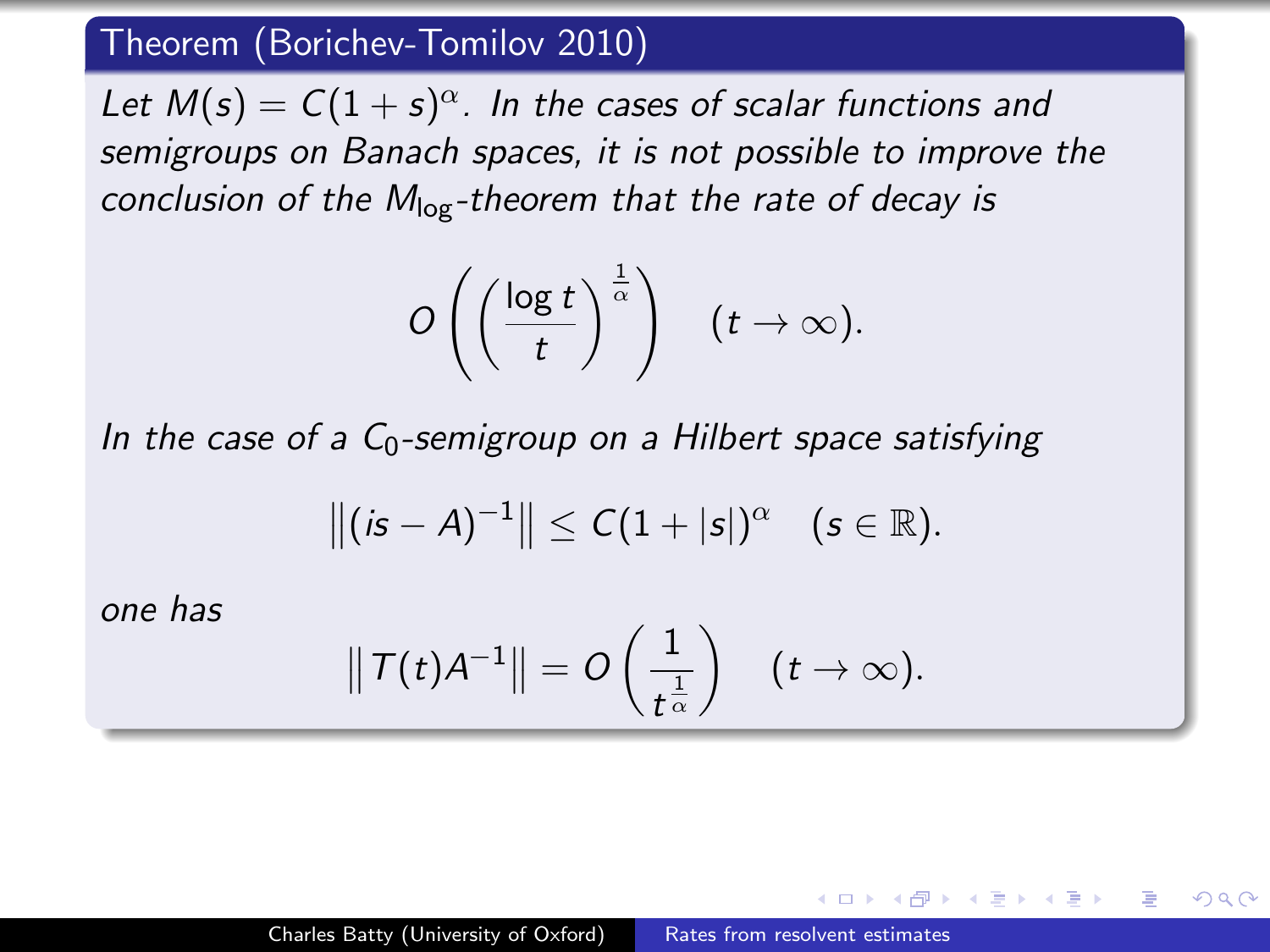When  $M(s) = O(\log s)$ , the  $M_{\log}$ -theorem gives as rate of decay  $O(e^{-c\sqrt{t}})$ 

When can this be improved to the optimal rate  $O\left( e^{-ct}\right)$  ?

化重复 化重变

 $\Omega$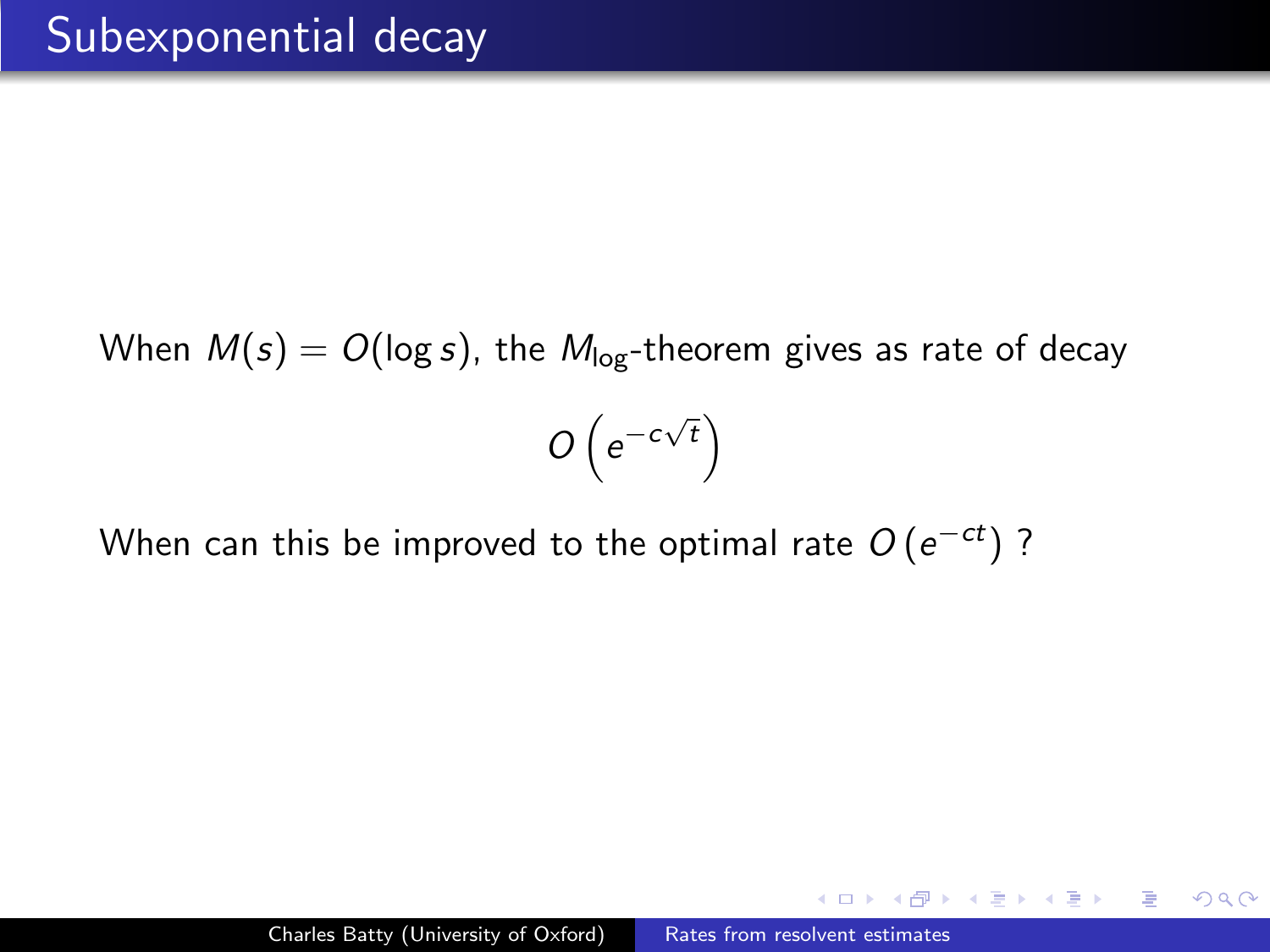### Regularly varying case

M is regularly varying if  $M(s) \sim \frac{s^{\alpha}}{s(s)}$  $\overline{\ell(s)}$  where  $\ell$  is slowly varying. This means that for all  $\lambda > 0$ .

$$
\lim_{s \to \infty} \frac{M(\lambda s)}{M(s)} = \lambda^{\alpha}, \qquad \lim_{s \to \infty} \frac{\ell(\lambda s)}{\ell(s)} = 1.
$$

For example,

\n- \n
$$
\ell(s) = (\log s)^{\beta} \quad (\beta \in \mathbb{R})
$$
\n
\n- \n
$$
\ell(s) = \exp((\log s)^{\beta}) \quad (0 < \beta < 1)
$$
\n
\n- \n
$$
\ell(s) = \exp\left(\frac{\log s}{\log \log s}\right)
$$
\n
\n

化重变 化重变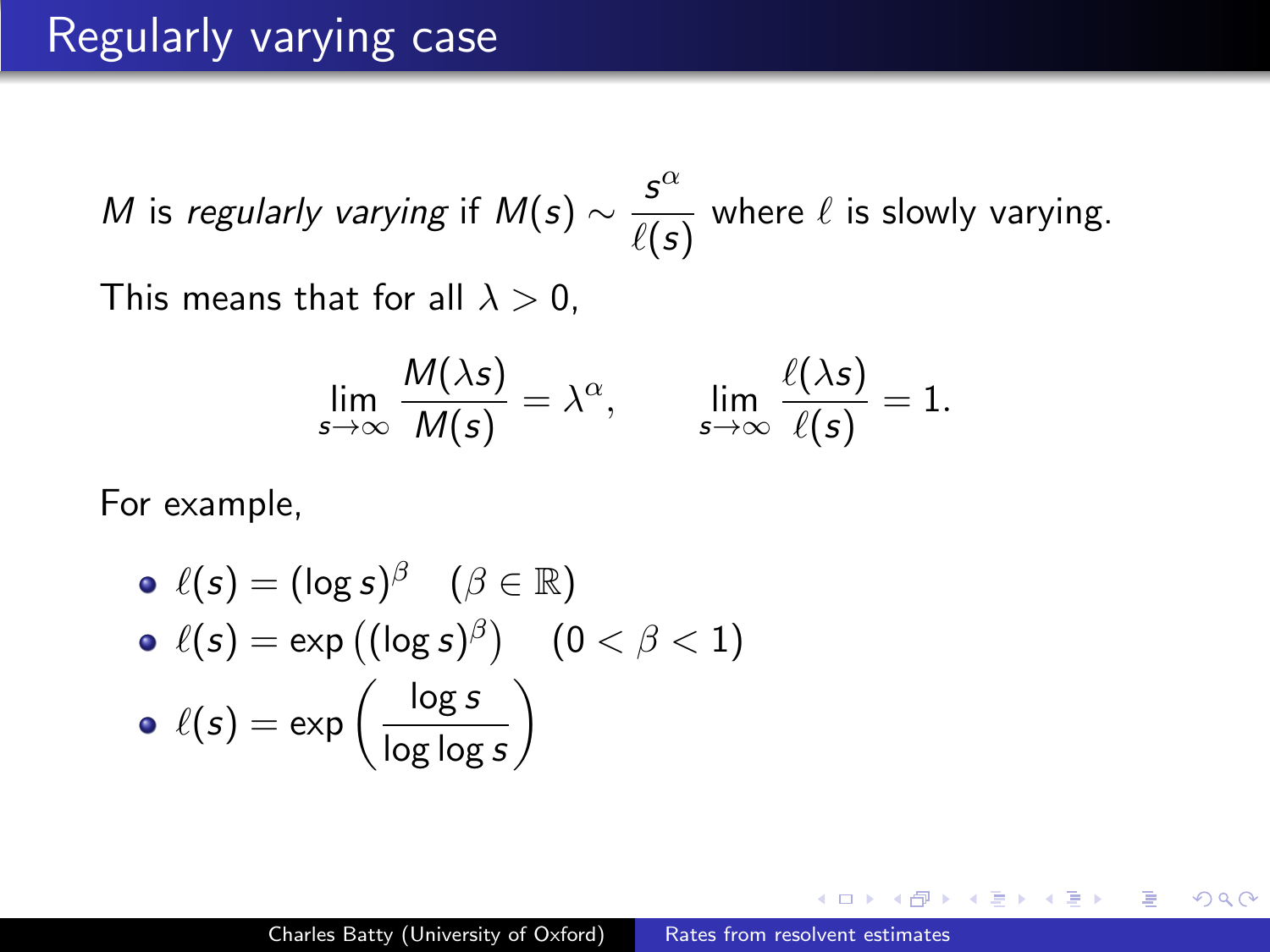Consider the case  $\alpha = 1$  (purely for simplicity),  $\ell$  increasing.

### Theorem (B-Chill-Tomilov, to appear, JEMS)

Assume that X is a Hilbert space, and  $\ell$  is slowly varying and increasing, and

$$
\|(is-A)^{-1}\| = O\left(\frac{|s|}{\ell(|s|)}\right) \quad (|s| \to \infty).
$$

Then

$$
\|T(t)A^{-1}\| = O\left(\frac{1}{t\ell(t)}\right) \quad (t \to \infty).
$$

For many (but not all)  $\ell$ , this gives the optimal result  $\|\mathcal{T}(t)A^{-1}\| = O(1/M^{-1}(t)).$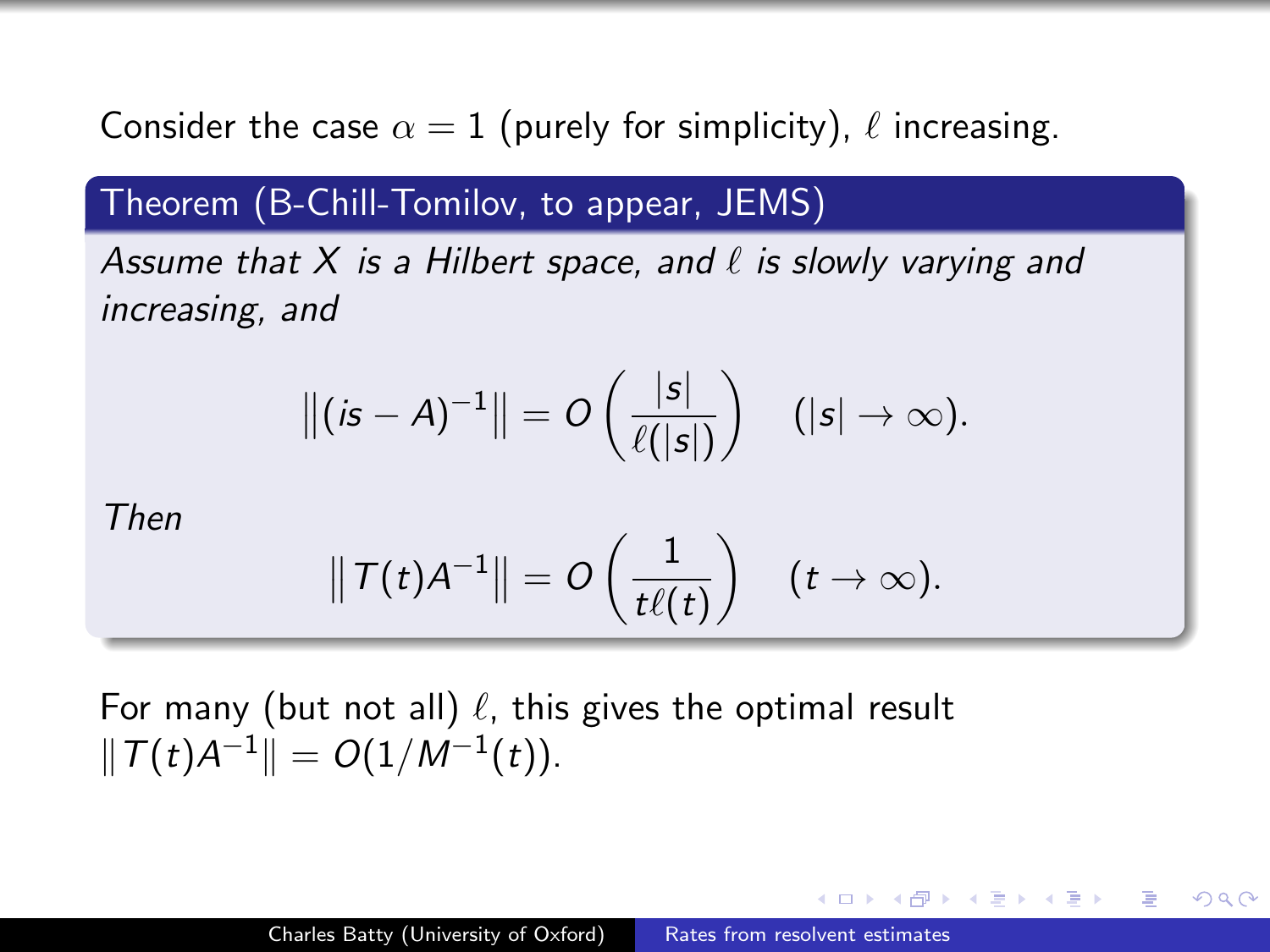### Theorem (B-Chill-Tomilov, to appear, JEMS)

Assume that X is a Hilbert space, and  $\ell$  is slowly varying and decreasing, and

$$
\|(is-A)^{-1}\| = O\left(\frac{|s|}{\ell(|s|)}\right) \quad (|s| \to \infty).
$$

Then, for every  $\varepsilon > 0$ ,

$$
\|T(t)A^{-1}\| = O\left(\frac{(\text{log}t)^{\varepsilon}}{t\widetilde{\ell}(t)}\right) \quad (t \to \infty).
$$

Here  $\ell$  is a slowly varying function which is sometimes, but not always, the same as  $\ell$ . However the optimal result would have  $\varepsilon = 0$ .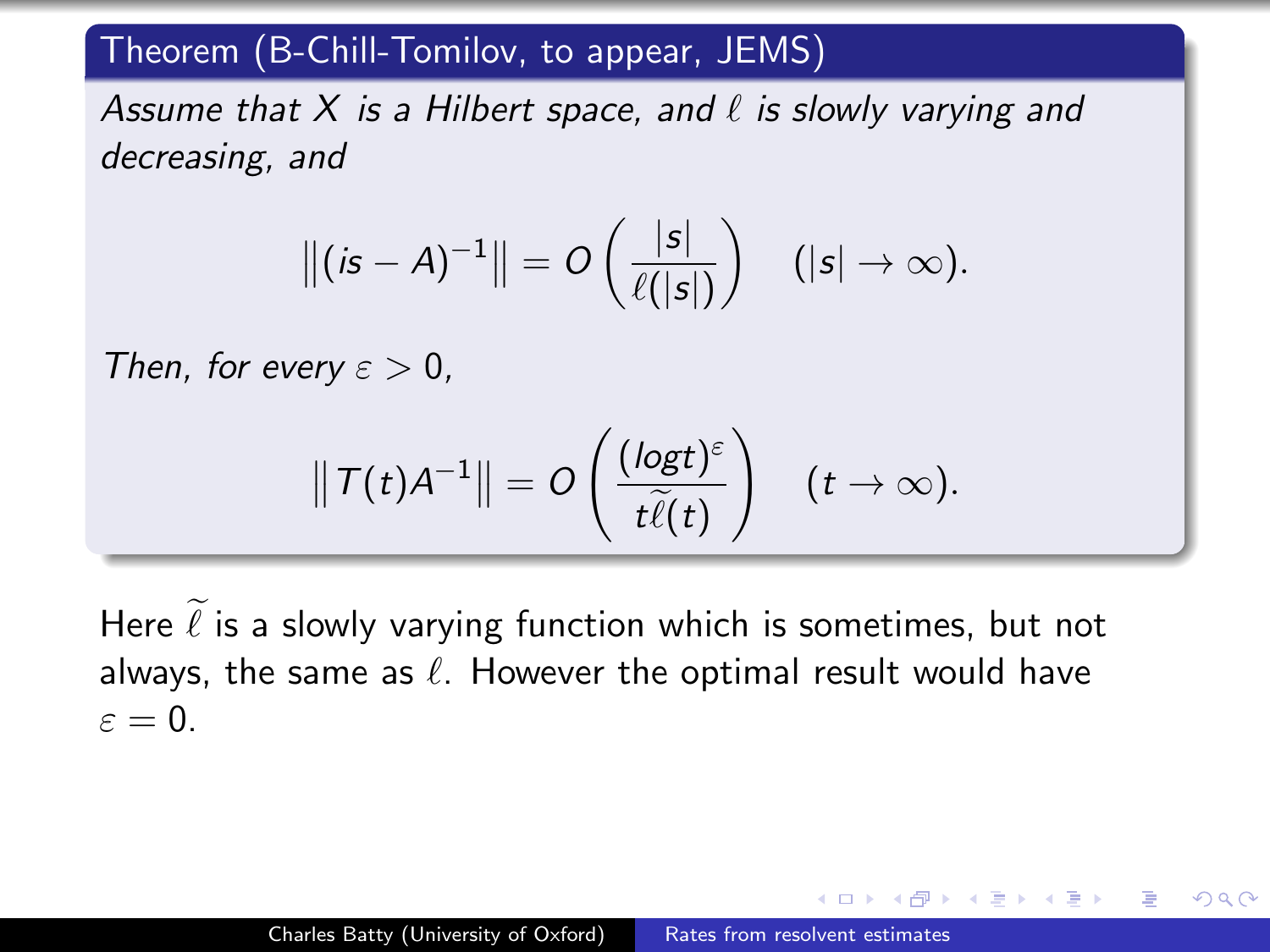## Outline proof of Ingham-Karamata

$$
\widehat{f}(0) - \int_0^t f(s) \, ds
$$
\n
$$
= \frac{1}{2\pi i} \int_\gamma \left(1 + \frac{z^2}{R^2}\right) \left(\widehat{f}(z) - \int_0^t e^{-zs} f(s) \, ds\right) e^{tz} \frac{dz}{z}.
$$

### Main estimate

$$
\left\|\widehat{f}(0)-\int_0^t f(s)\,ds\right\|\leq \frac{2\|f\|_\infty}{R}+\frac{1}{2\pi}\left\|\int_{\gamma'}\left(1+\frac{z^2}{R^2}\right)\widehat{f}(z)e^{tz}\frac{dz}{z}\right\|.
$$

Choose  $\gamma'$  and R carefully, as functions of t.

∢ 重 ≯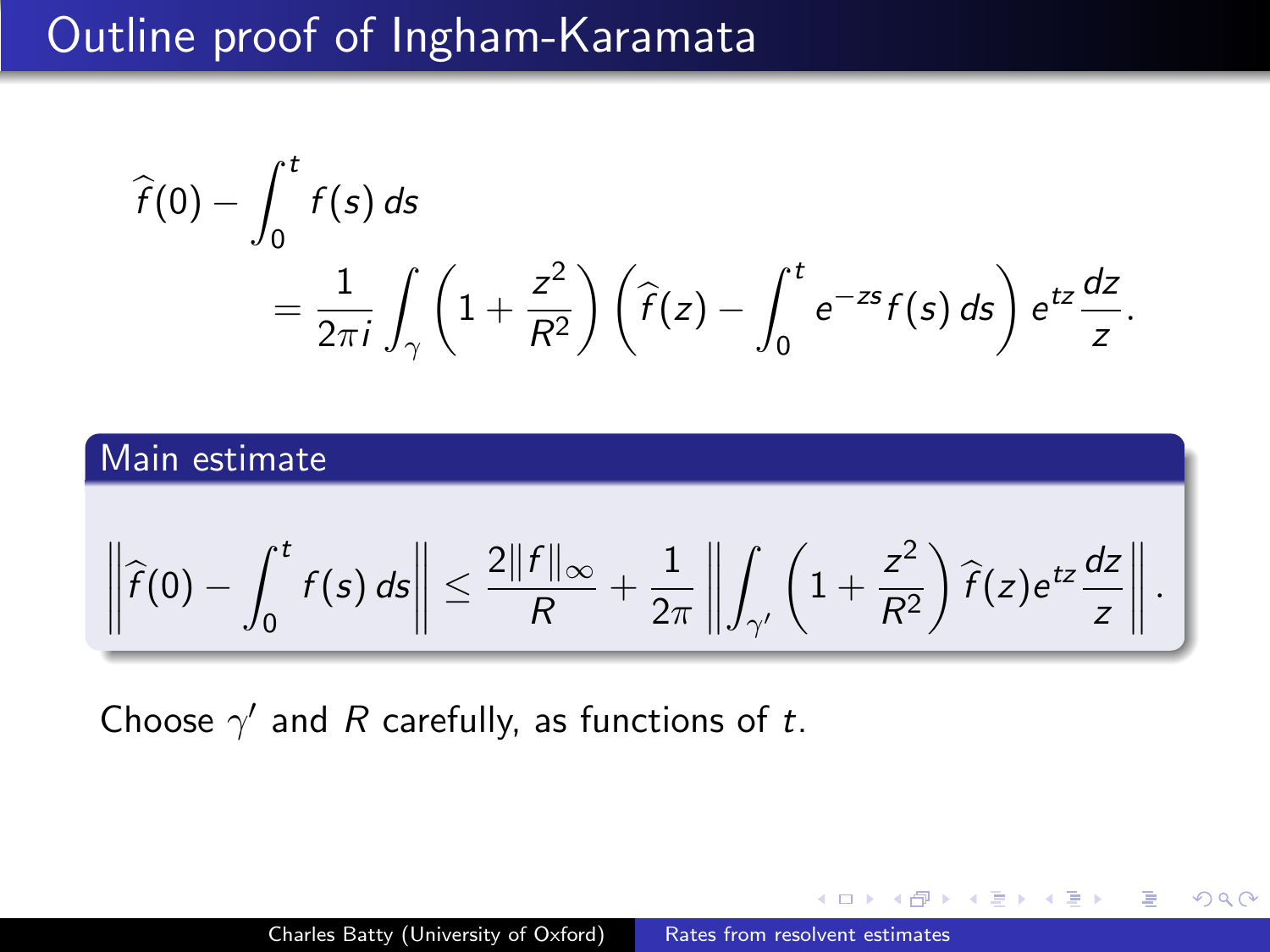# Outline of proof: polynomial case

Semigroup on Hilbert space,  $M(s)=C(1+s)^{\alpha}.$ 

• Use complex analysis to show

$$
\|(\lambda-A)^{-1}(-A)^{-\alpha}\|\leq C\quad(\text{Re }\lambda\geq 0).
$$

**Q** Use Plancherel's Theorem to show

$$
||T(t)(-A)^{-\alpha}|| \leq Ct^{-1}.
$$

Use semigroup property and interpolation (moment inequality) to show

$$
||\mathsf{T}(t)(-A)^{-1}|| \leq Ct^{-1/\alpha}.
$$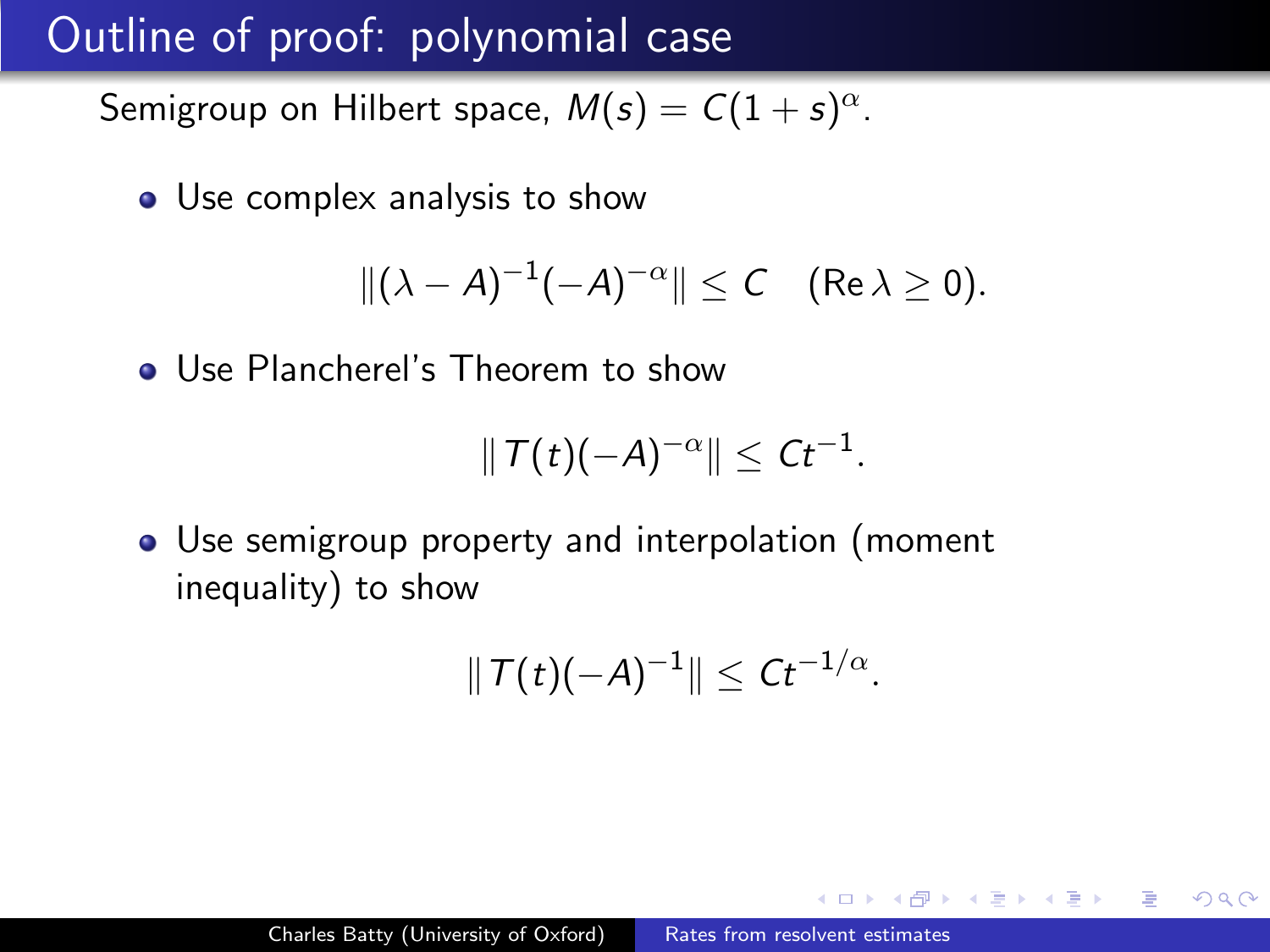Outline of proof: regularly varying case

Hilbert space,  $M(s) \sim \frac{s^{\alpha}}{\ell(s)}$  $\frac{s^{\alpha}}{\ell(|s|)}$ ,  $\alpha > 0$ ,  $\ell$  increasing.

Find a complete Bernstein function  $f_\ell$ , as large as possible, such that

$$
\|(\lambda-A)^{-1}A^{-(\alpha-1)}f_{\ell}(-A^{-1})\|\leq C\quad(\text{Re }\lambda\geq 0).
$$

For example,  $f_{log}(-A^{-1}) = -A^{-1} \log(I - A)$ .

Use Plancherel's Theorem to show

$$
|| \mathcal{T}(t) A^{-(\alpha-1)} f_{\ell}(-A^{-1}) || \leq Ct^{-1}.
$$

Use an interpolation inequality for complete Bernstein functions of semigroup generators, together with an Abelian/Tauberian theorem for Stieltjes transforms (Karamata, 1930s), to remove the log term in the  $M_{\text{log}}$  result.

 $\mathbb{R}^n \times \mathbb{R}^n \xrightarrow{\mathbb{R}^n} \mathbb{R}^n \times \mathbb{R}^n \xrightarrow{\mathbb{R}^n} \mathbb{R}^n$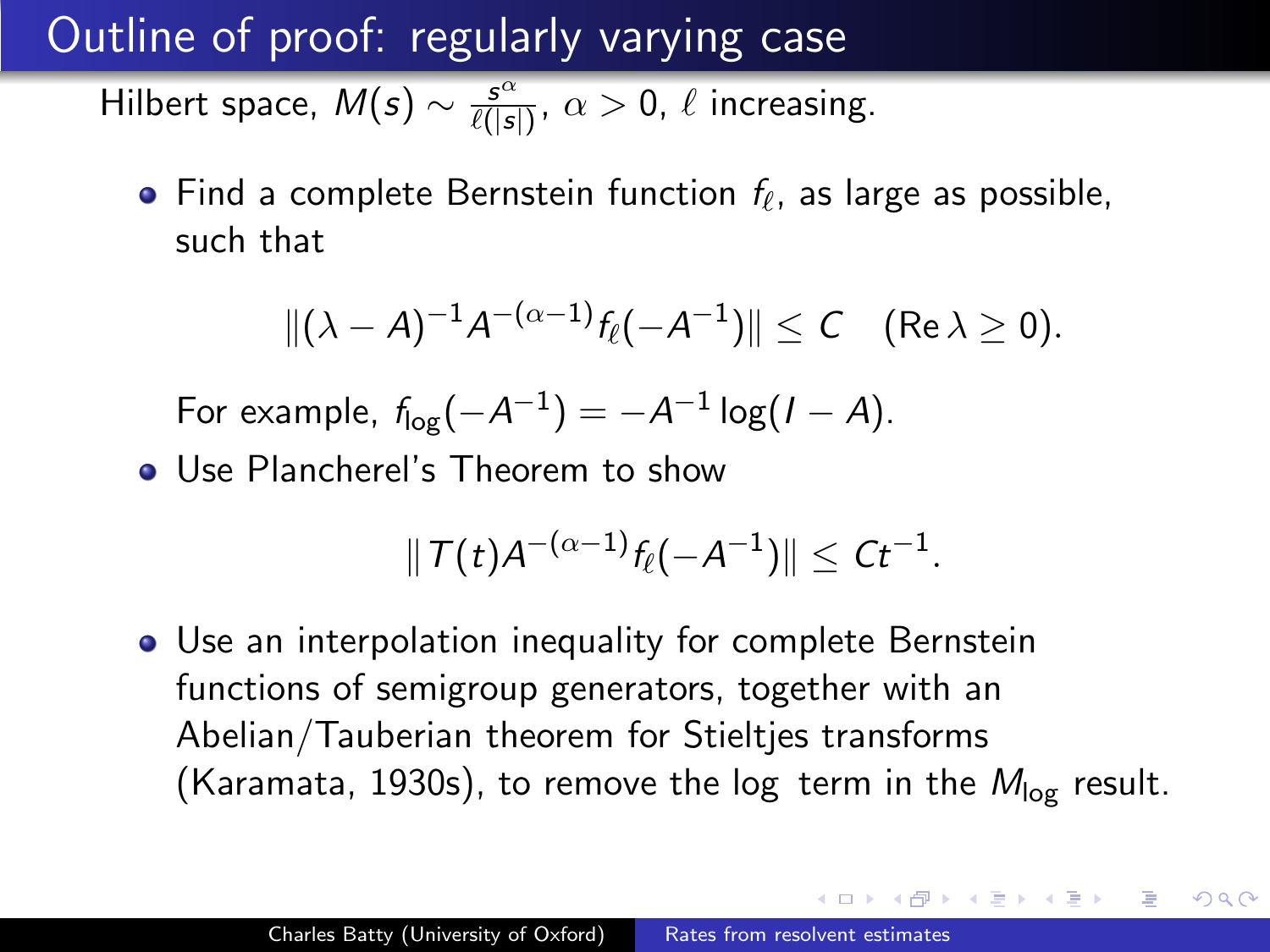## Complete Bernstein functions

 $f:(0,\infty)\to(0,\infty)$  is a complete Bernstein function if

$$
f(s) = a + bs + \int_{(0,\infty)} \frac{s}{s+u} d\nu(u) \qquad (s>0)
$$

for some a,  $b > 0$  and positive measure  $\nu$  on  $(0, \infty)$ .

Equivalently, f extends analytically to  $\mathbb{C} \setminus (-\infty, 0]$  mapping the upper half-plane to itself, and  $\lim_{s\to 0+} f(s)$  exists and is real [i.e, f is a Nevanlinna-Pick function and is positive on the positive axis.]

Equivalently,  $f(s) = S(1/s)$ , where

$$
S(s)=a+\frac{b}{s}+\int_{(0,\infty)}\frac{1}{s+u}\,d\nu(u).
$$

This integral is the *Stieltjes transform* of the measure  $\nu$  (or of its distribution function).

化重新润滑脂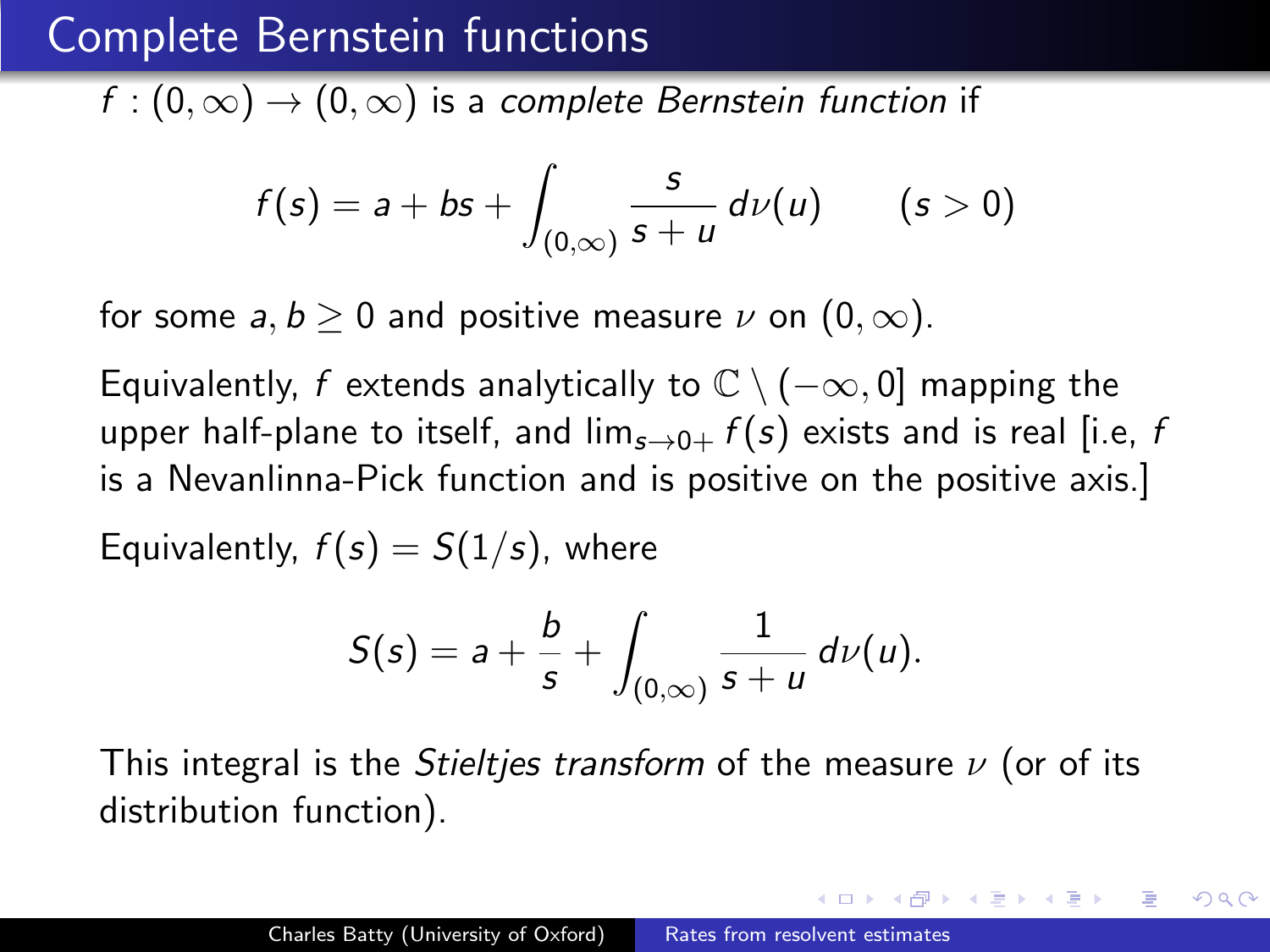#### Theorem

Let A be the generator of a bounded  $C_0$ -semigroup  $(T(t))_{t\geq 0}$  on a Banach space, and assume that A is invertible. There exists a constant  $c > 0$  such that the following holds for all complete Bernstein functions f and all  $t > 0$ :

$$
\|\mathcal{T}(t)f(-A^{-1})\|\geq c\frac{\|\mathcal{T}(2t)A^{-1}\|}{\|\mathcal{T}(t)A^{-1}\|}f(\|\mathcal{T}(t)A^{-1}\|).
$$